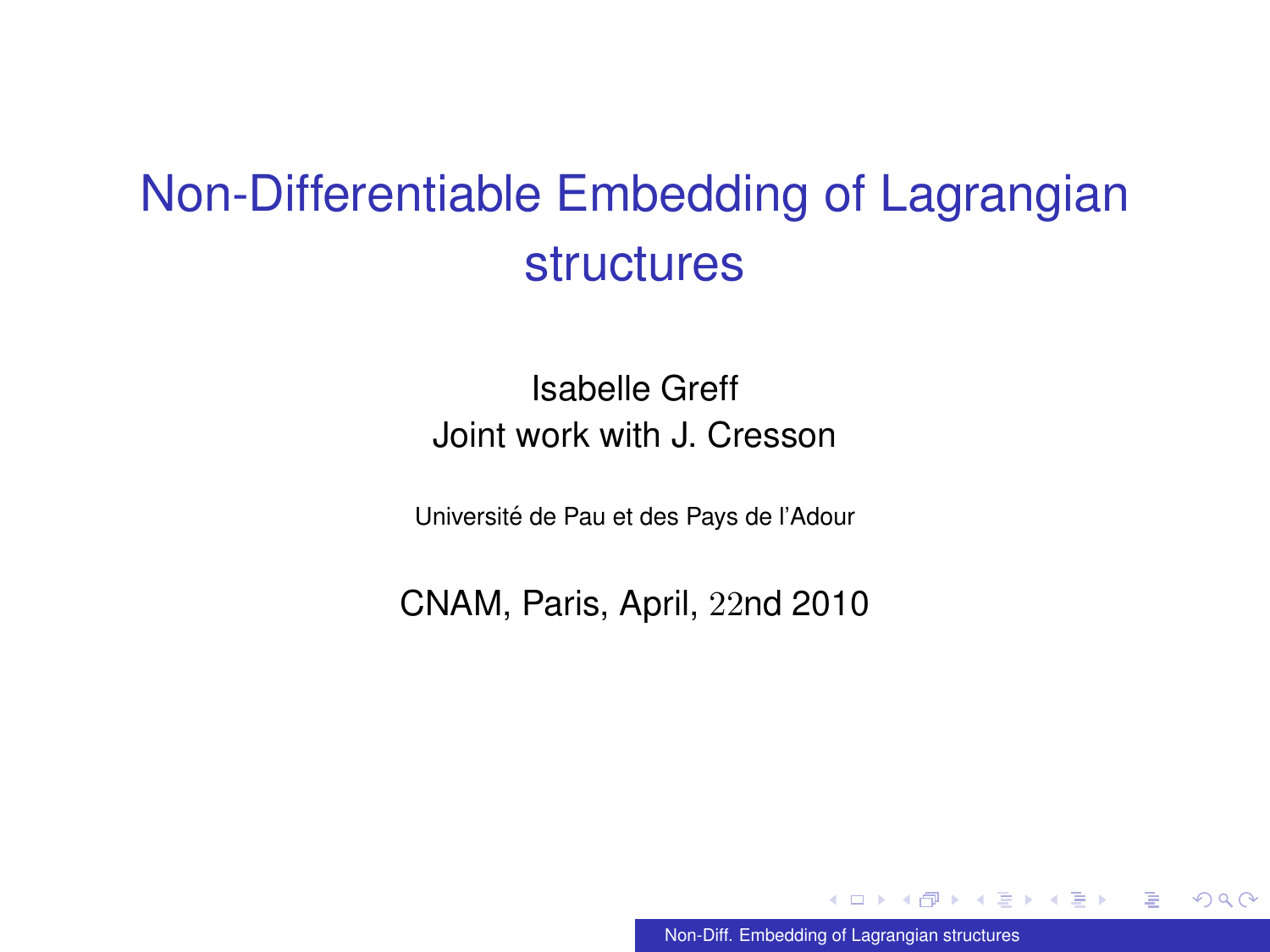# Position of the problem

<span id="page-1-0"></span>1. Example We consider particles *moving continuously* along a path  $x(t)$ , of mass 1, under a potential field U. The trajectory is given by the Newton equation

$$
\frac{d^2}{dt^2}x(t) = -\nabla U(x).
$$

- 2 Assumption: the trajectories are smooth.
	- $\rightarrow$  [Example](#page-33-0)
- 3 Work in Physics from L. Nottale: no hypothesis concerning the differentiability.  $\rightarrow$  Natural trajectories are everywhere non-differentiable. Nottale's idea: take into account this loss of differentiability on the micro-scale.
- 4 Idea Extension of the notion of derivative.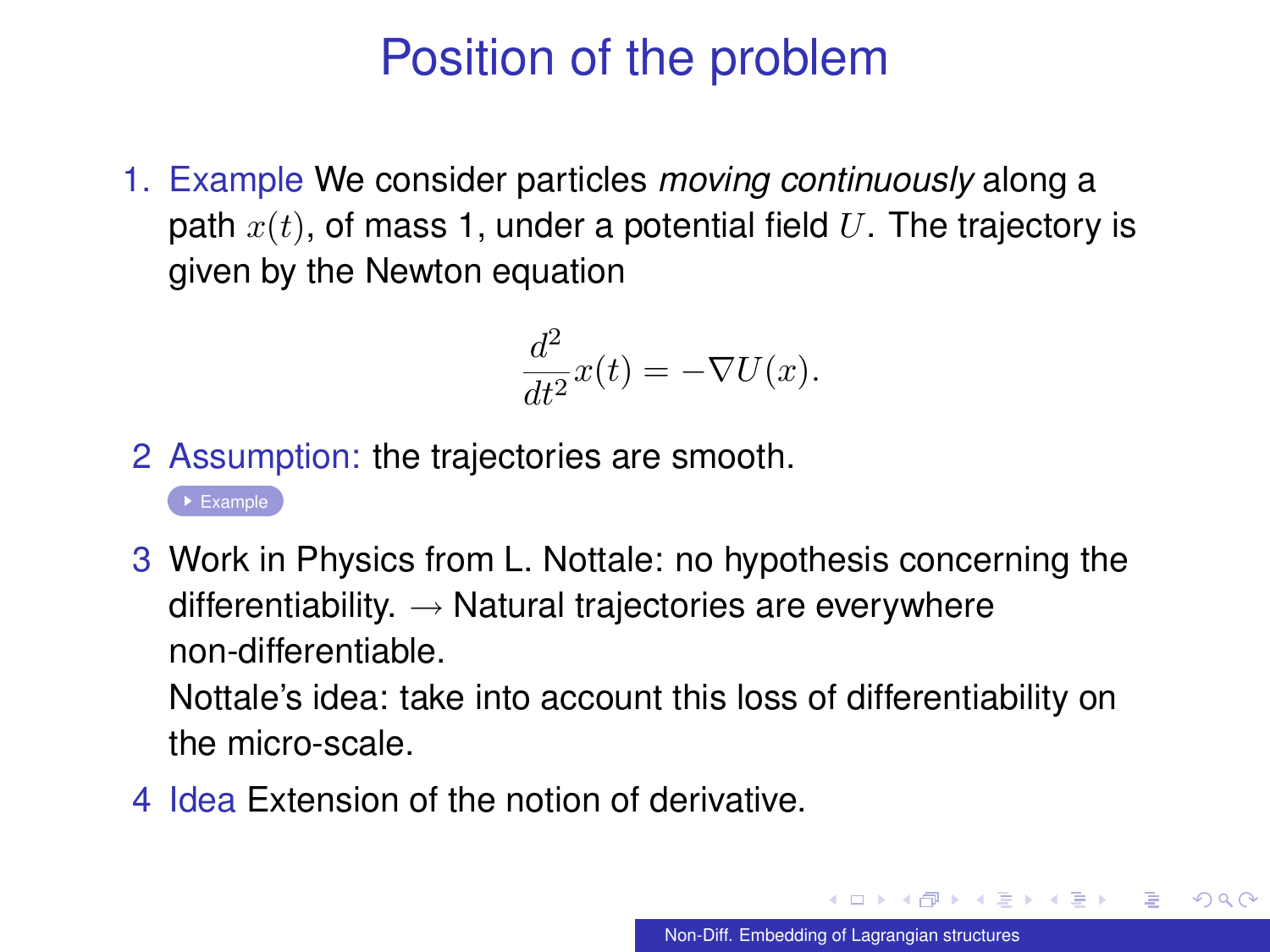- 5 Non-differentiable embedding
	- an ODE is the restriction of a more general "differentiable" equation.
		- $\rightarrow$  Non-differentiable embedding of ODE.
	- Conservation of the structure of the original ODE by the embedding procedure ?
- 6 Newton's equation derives from a variational principle associated to a function  $L$  called Lagrangian and given here by

$$
L(t, x, v) = \frac{1}{2}v^2 - U(x).
$$

In fact the trajectories solution of the Newton equation are extremals of the Lagrangian functional  $\mathcal L$  defined by

$$
\mathcal{L}(x) = \int_a^b L(t, x(t), x'(t)) dt.
$$

Lagrangian system is the input of a *Lagrangian* and a variational principle also called *least-action principle*.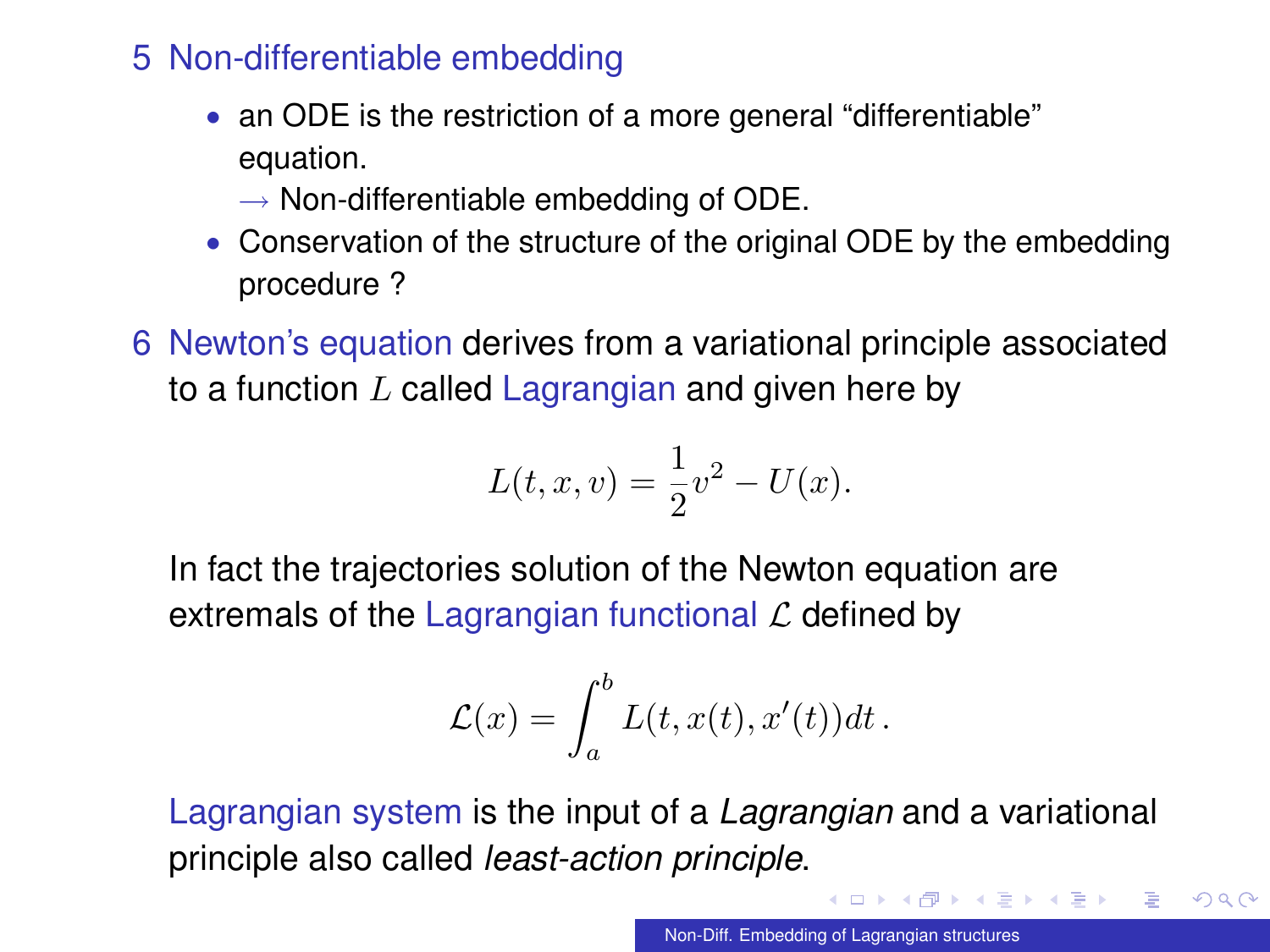# **Outline**

- <span id="page-3-0"></span>1. Classical calculus of variations
- 2. Non-differentiable embedding
	- Quantum calculus
	- Non-differentiable embedding of Lagrangian systems
	- Non-differentiable calculus of variations
	- Coherence principle
- 3. Application to Navier-Stokes equation
- 4. Noether's theorem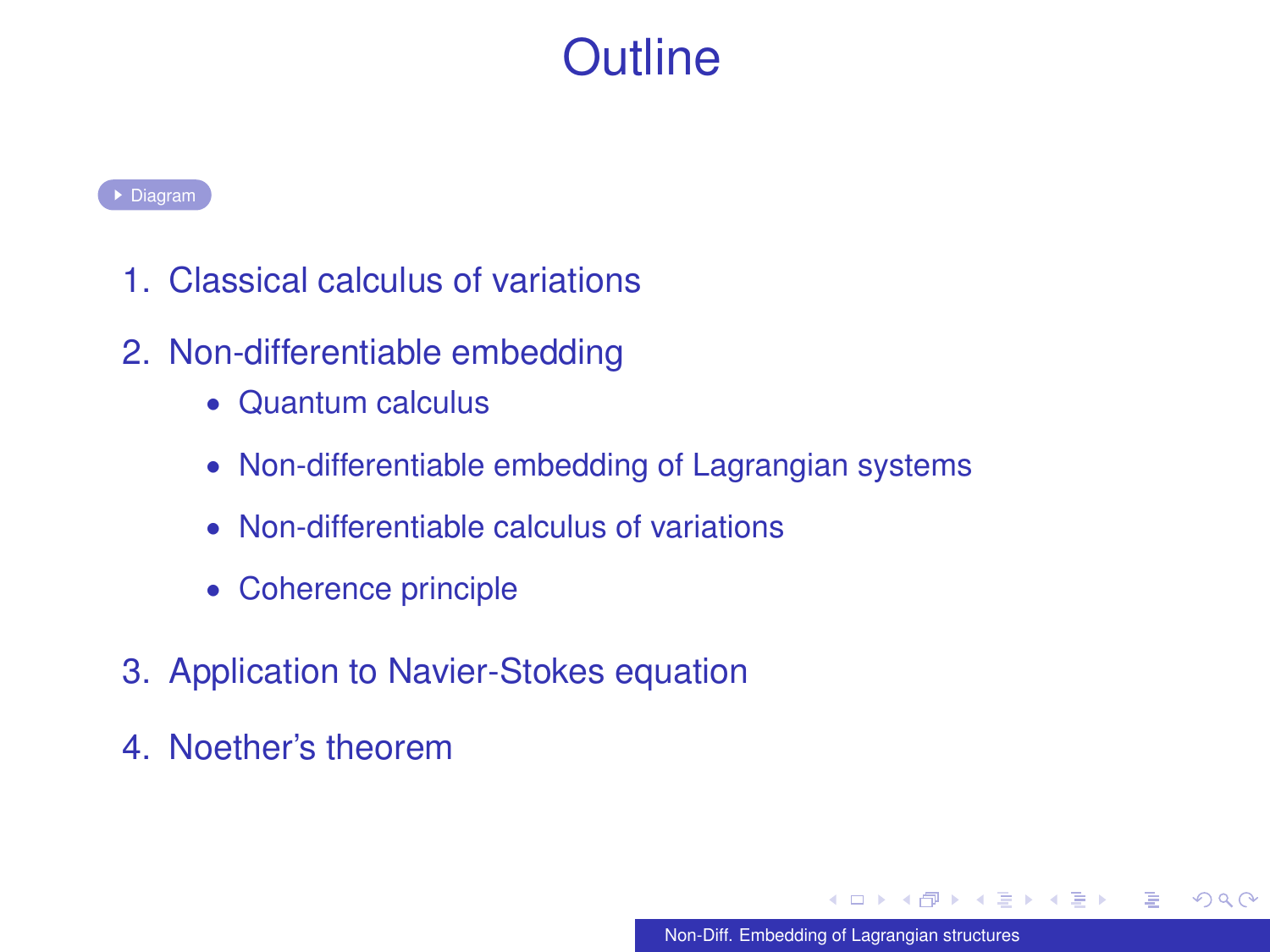# **Notations**

Let  $d \in \mathbb{N}$ , I be an open set in R, and  $a, b \in \mathbb{R}$ ,  $a < b$ , such that  $[a, b] \subset I$ . Let  $\mathcal{F}(I,\mathbb{R}^d)$  the set of functions defined in  $I$  taking value in  $\mathbb{R}^d.$ Let  $\mathcal{C}^0(I,\mathbb{R}^d)$  (respectively  $\mathcal{C}^0(I,\mathbb{C}^d)$ ) be the set of continuous functions  $x:I\to\mathbb{R}^d$  (respectively  $x:I\to\mathbb{C}^d).$ Let  $n \in \mathbb{N}$ , and  $\mathcal{C}^n(I,\mathbb{R}^d)$  (respectively  $\mathcal{C}^n(I,\mathbb{C}^d)$ ) be the set of functions in  $\mathcal{C}^0(I,\mathbb{R}^d)$  (respectively  $\mathcal{C}^0(I,\mathbb{C}^d)$ ) which are differentiable up to order  $n$ .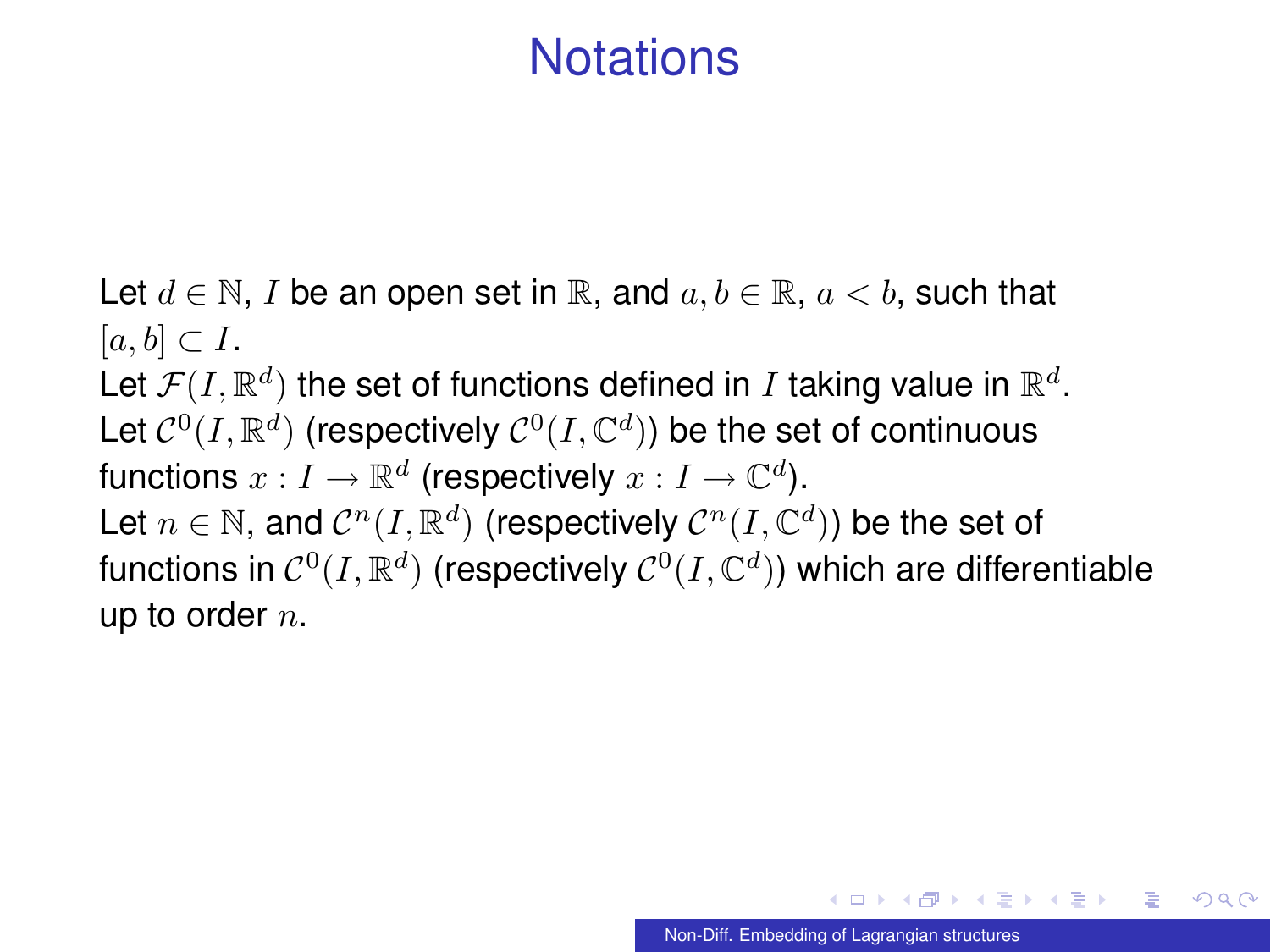<span id="page-5-0"></span>Hölderian functions Let  $w \in C^0(I, \mathbb{R}^d)$ . Let  $t \in I$ .

1. w is Hölder of Hölder exponent  $\alpha, 0 < \alpha < 1$ , at point t if

 $\exists c > 0, \exists \eta > 0 \, s.t. \, \forall t' \in I \mid t-t' \mid \leq \eta \Rightarrow ||w(t)-w(t')|| \leq c \mid t-t' \mid^{\alpha},$ 

where  $\|\cdot\|$  is a norm on  $\mathbb{R}^d.$ 

2. w is  $\alpha$ -Hölder and inverse Hölder with  $0 < \alpha < 1$ , at point t if

$$
\exists c, C \in \mathbb{R}^{+*}, c < C, \exists \eta > 0 \text{ s.t. } \forall t' \in I \mid t - t' \mid \leq \eta
$$
  

$$
c \mid t - t' \mid^{\alpha} \leq ||w(t) - w(t')|| \leq C \mid t - t' \mid^{\alpha}
$$

 $\overline{\phantom{a}}$  [Example](#page-32-0)

 $H^{\alpha}(I,\mathbb{R}^d):=\{x\in \mathcal{C}^0(I,\mathbb{R}^d), x \text{ is } \alpha-\textsf{H\"older} \text{ and inverse Hölder}\}.$ 

Let  $\mathcal{C}^{k\oplus\alpha}(I,\mathbb{C}^d)\subset \mathcal{C}^0(I,\mathbb{C}^d)$  defined by:  $\overline{\;\;\;}$  example

$$
\mathcal{C}^{k \oplus \alpha}(I, \mathbb{C}^d) := \{x \in \mathcal{C}^0(I, \mathbb{C}^d), x(t) := u(t) + w(t),
$$
  

$$
u \in \mathcal{C}^k(I, \mathbb{C}^d), w \in H^{\alpha}(I, \mathbb{C}^d)\}.
$$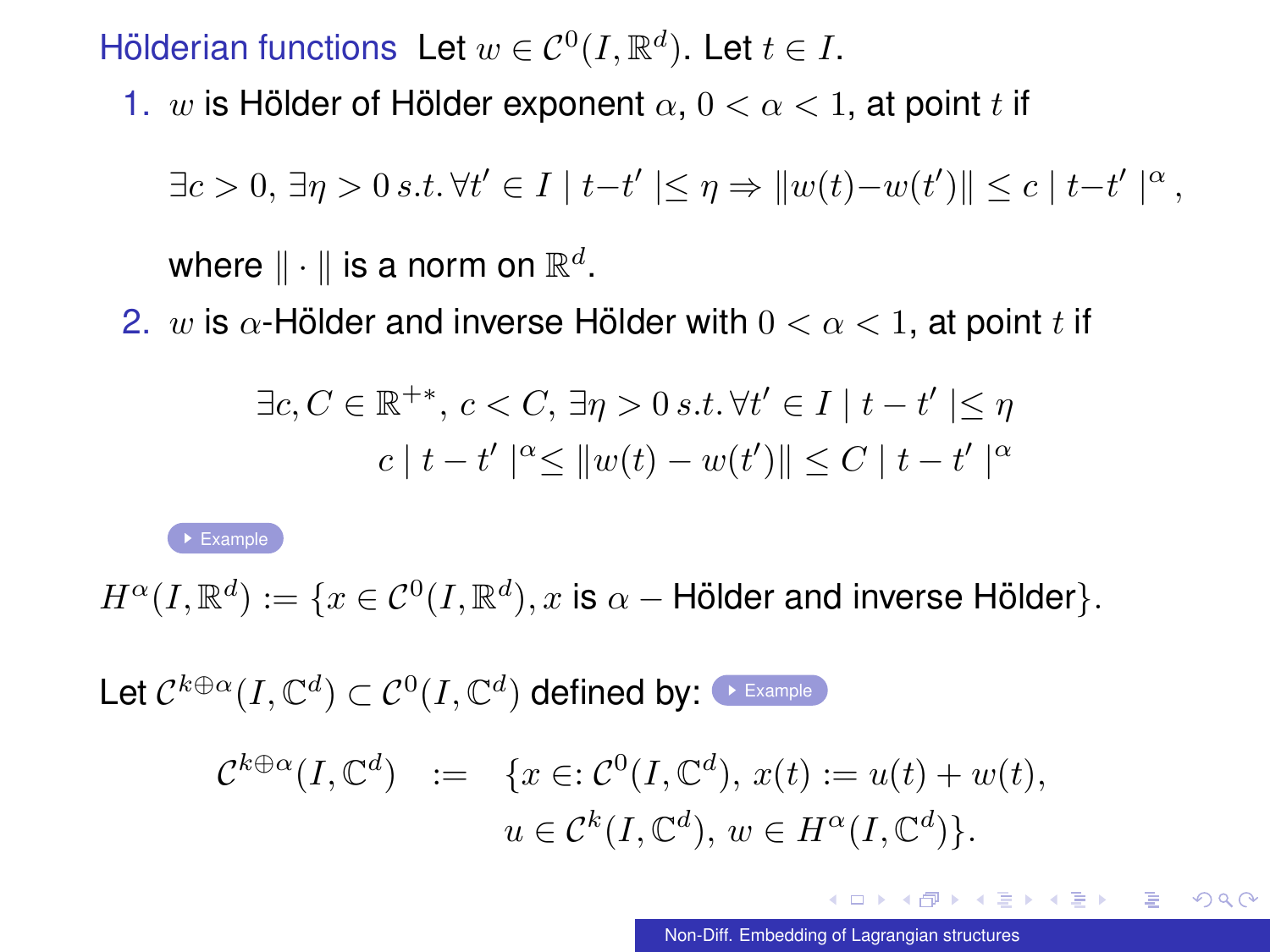# Calculus of variations (1)

We consider admissible Lagrangian functions L

$$
L: \mathbb{R} \times \mathbb{R}^d \times \mathbb{R}^d \longrightarrow \mathbb{C}
$$

$$
(t, x, v) \mapsto L(t, x, v)
$$

such that  $L(t, x, v)$  is holomorphic with respect to v, differentiable with respect to  $x$ .

Example  $L(t, x, v) = \frac{1}{2}v^2 - U(x)$ , with U is a function of x.

A Lagrangian function defines a *functional* on  $C^1(I,\mathbb{R})$ , denoted by

$$
\mathcal{L}: \mathcal{C}^1(I, \mathbb{R}^d) \rightarrow \mathbb{R}
$$
  

$$
x \longmapsto \mathcal{L}(x) := \int_a^b \mathcal{L}(s, x(s), \frac{dx}{dt}(s)) ds.
$$

Let  $V$  be the space of variations defined by:

$$
V := \{ h \in C^1(I, \mathbb{R}^d), \ h(a) = h(b) = 0 \}.
$$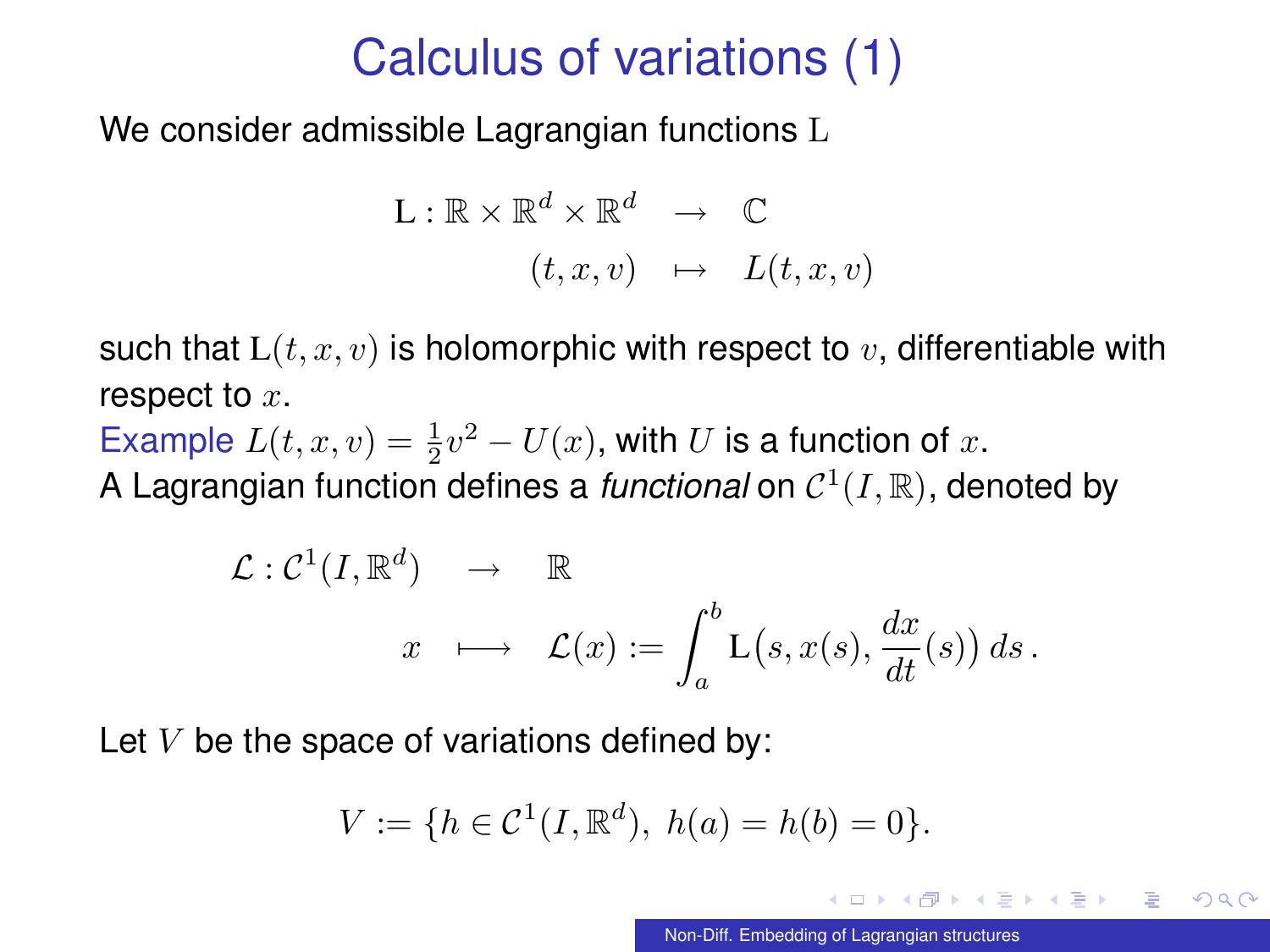# Calculus of variations (2)

A functional  ${\mathcal L}$  is differentiable at point  $\gamma \in {\cal C}^2(I, \mathbb{R}^d)$  if and only if

$$
\mathcal{L}(\gamma + \theta h) - \mathcal{L}(\gamma) = \theta D \mathcal{L}(\gamma)(h) + o(\theta),
$$

for  $\theta > 0$  sufficiently small and any  $h \in V$ .  $D\mathcal{L}(\gamma)(h)$  is the Gâteaux derivative of  $\mathcal L$  at point  $\gamma$  in the direction h.

An extremal for the functional  ${\cal L}$  is a function  $\gamma \in {\cal C}^2(I, \mathbb{R}^d)$  such that  $D\mathcal{L}(\gamma)(h) = 0$  for any  $h \in V$ .

#### Theorem

*The extremals of* L *coincide with the solutions of the Euler-Lagrange equation denoted by (EL) and defined by*

$$
\frac{d}{dt}\left[\frac{\partial L}{\partial v}\left(t,\gamma(t),\frac{d\gamma}{dt}(t)\right)\right] = \frac{\partial L}{\partial x}\left(t,\gamma(t),\frac{d\gamma}{dt}(t)\right). \tag{EL}
$$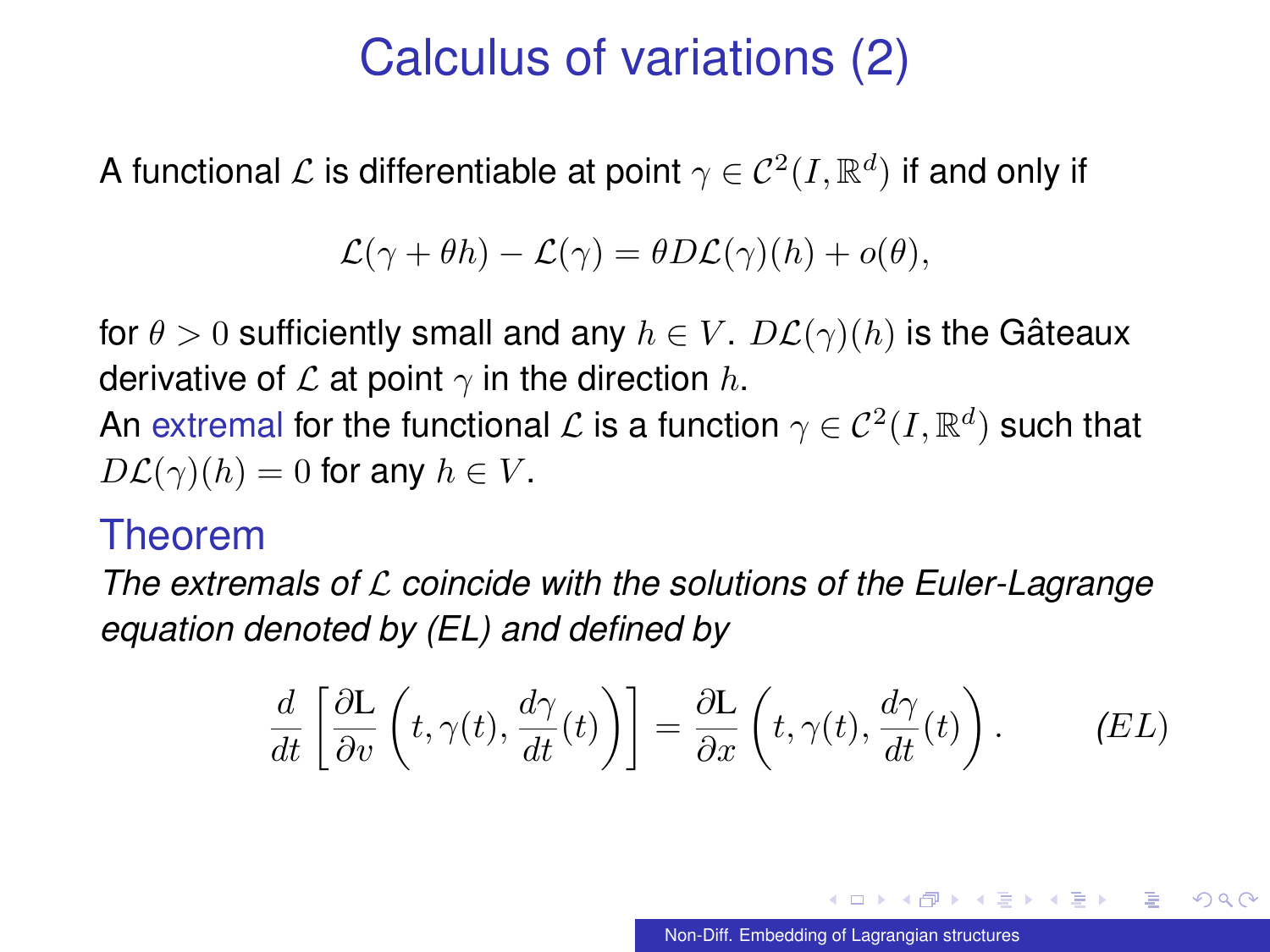## Quantum derivative (1)

Idea: Extension of the classical notion of derivative. Let  $x \in C^0(I, \mathbb{R}^d)$ . For all  $\epsilon > 0$ , we call  $\epsilon$ -left and right quantum derivatives the quantities

$$
d_{\epsilon}^+ x(t) := \frac{x(t+\epsilon) - x(t)}{\epsilon}, \quad d_{\epsilon}^- x(t) := \frac{x(t) - x(t-\epsilon)}{\epsilon},
$$

#### **Definition**

*For any*  $\epsilon > 0$ , the  $\epsilon$ -scale derivative of x at point t is the quantity *defined for*  $\mu \in \{1, -1, 0, i, -i\}$  *by* 

$$
\frac{\Box_{\epsilon}}{\Box t} : \mathcal{C}^0(I, \mathbb{R}^d) \rightarrow \mathcal{C}^0(I, \mathbb{C}^d)
$$

$$
x \mapsto \frac{\Box_{\epsilon} x}{\Box t}
$$

 $\text{where} \ \ \frac{\Box_\epsilon x}{\Box t}(t) := \frac{1}{2}\Big[\big(d^+_\epsilon x(t) + d^-_\epsilon x(t)\big) + i\mu\big(d^+_\epsilon x(t) - d^-_\epsilon x(t)\big)\Big] \, \forall t \in I.$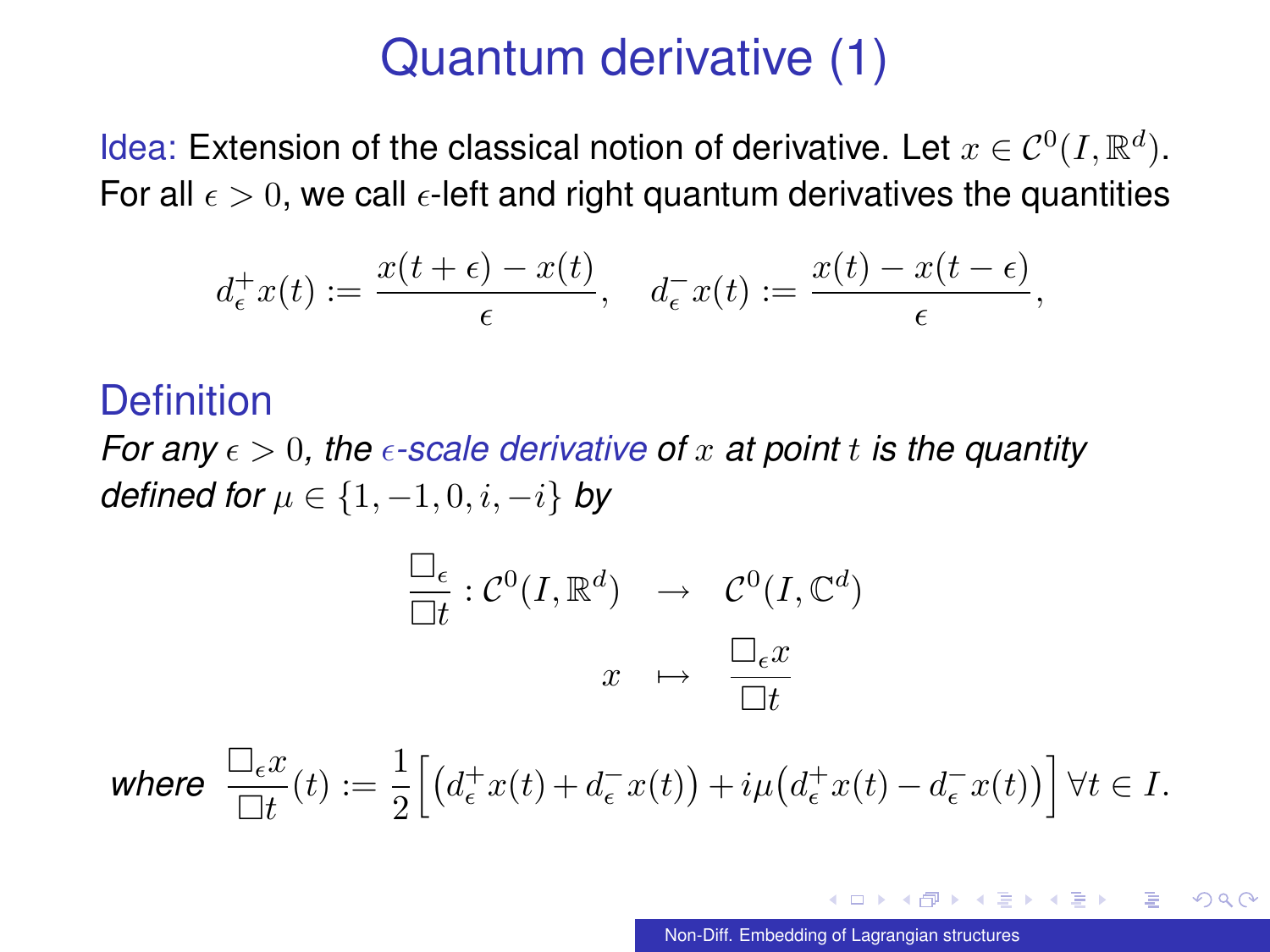#### **Remarks**

- If  $x \in \mathcal{C}^1(I,\mathbb{R}^d)$ , then  $\lim_{\epsilon \to 0}$  $\Box_{\epsilon} x$  $\frac{\Box_\epsilon x}{\Box t} = \frac{dx}{dt}$  the classical derivative of  $x.$
- For  $\mu = i$ ,  $\frac{\Box_{\epsilon}}{\Box t} = d_{\epsilon}^-$

• For 
$$
\mu = -i
$$
,  $\frac{\Box_{\epsilon}}{\Box t} = d_{\epsilon}^+$ 

- $\rightarrow$  Allows to recover the backward and forward derivatives.
	- Extension for  $x \in C^0(I, \mathbb{C}^d)$  by

<span id="page-9-0"></span>
$$
\frac{\Box_{\epsilon} x}{\Box t}(t) := \frac{\Box_{\epsilon} \text{Re}(x)}{\Box t} + i \frac{\Box_{\epsilon} \text{Im}(x)}{\Box t},\tag{1}
$$

where  $\text{Re}(x)$  and  $\text{Im}(x)$  are the real and imaginary part of x.  $\rightarrow$  composition of  $\frac{\Box_{\epsilon}}{\Box_{t}}$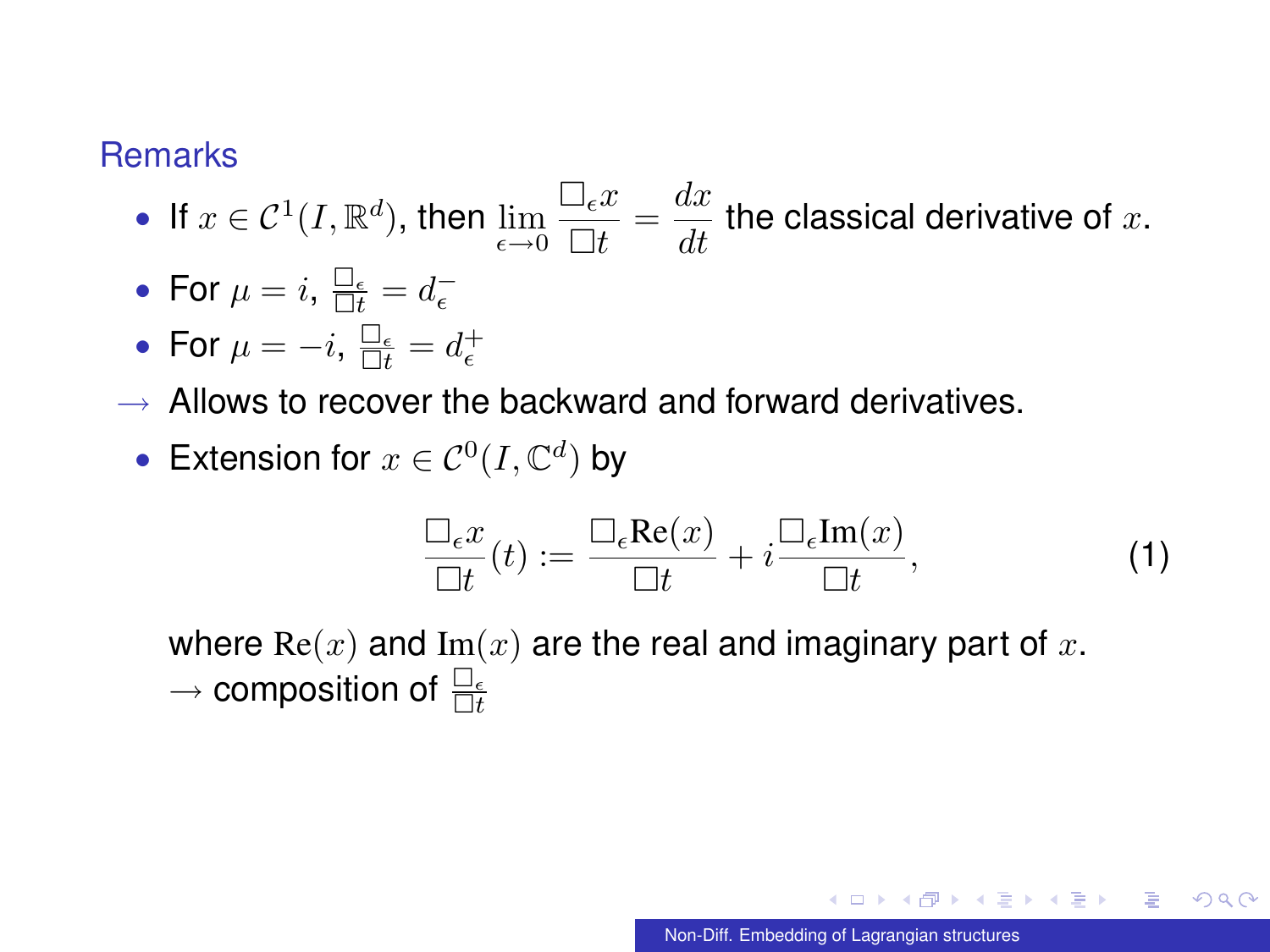# Quantum derivative 2

Idea: Build an analogous of the derivative for "non-differentiable" functions.

**Construction** 

We consider  $\mathcal{C}^0(I \times ]0,1], \mathbb{R}^d)$  the space of continuous functions

$$
f: I \times ]0,1] \rightarrow \mathbb{R}^d
$$

$$
(t,\epsilon) \rightarrow f(t,\epsilon)
$$

Let  $\mathcal{C}^0_{conv}(I \times ]0,1], \mathbb{R}^d)$  be a subspace of  $\mathcal{C}^0(I \times ]0,1], \mathbb{R}^d)$ :

$$
\mathcal{C}^0_{conv}(I\times]0,1],\mathbb{R}^d) \quad := \quad \{f\in \mathcal{C}^0(I\times]0,1],\mathbb{R}^d),\\ \lim_{\epsilon\to 0} f(t,\epsilon) \text{ exists for any } t\in I\}.
$$

Let E be a complementary space of  $\mathcal{C}^0_{conv}(I \times ]0,1], \mathbb{R}^d)$  in  $\mathcal{C}^0(I\times]0,1], \mathbb{R}^d).$ 

Let  $\pi$  be the projection onto  $\mathcal{C}^0_{conv}(I \times ]0,1], \mathbb{R}^d)$  defined by

$$
\pi: \mathcal{C}^0_{conv}(I \times ]0,1], \mathbb{R}^d) \oplus E \rightarrow \mathcal{C}^0_{conv}(I \times ]0,1], \mathbb{R}^d)
$$

$$
f_{conv} + f_E \rightarrow f_{conv}.
$$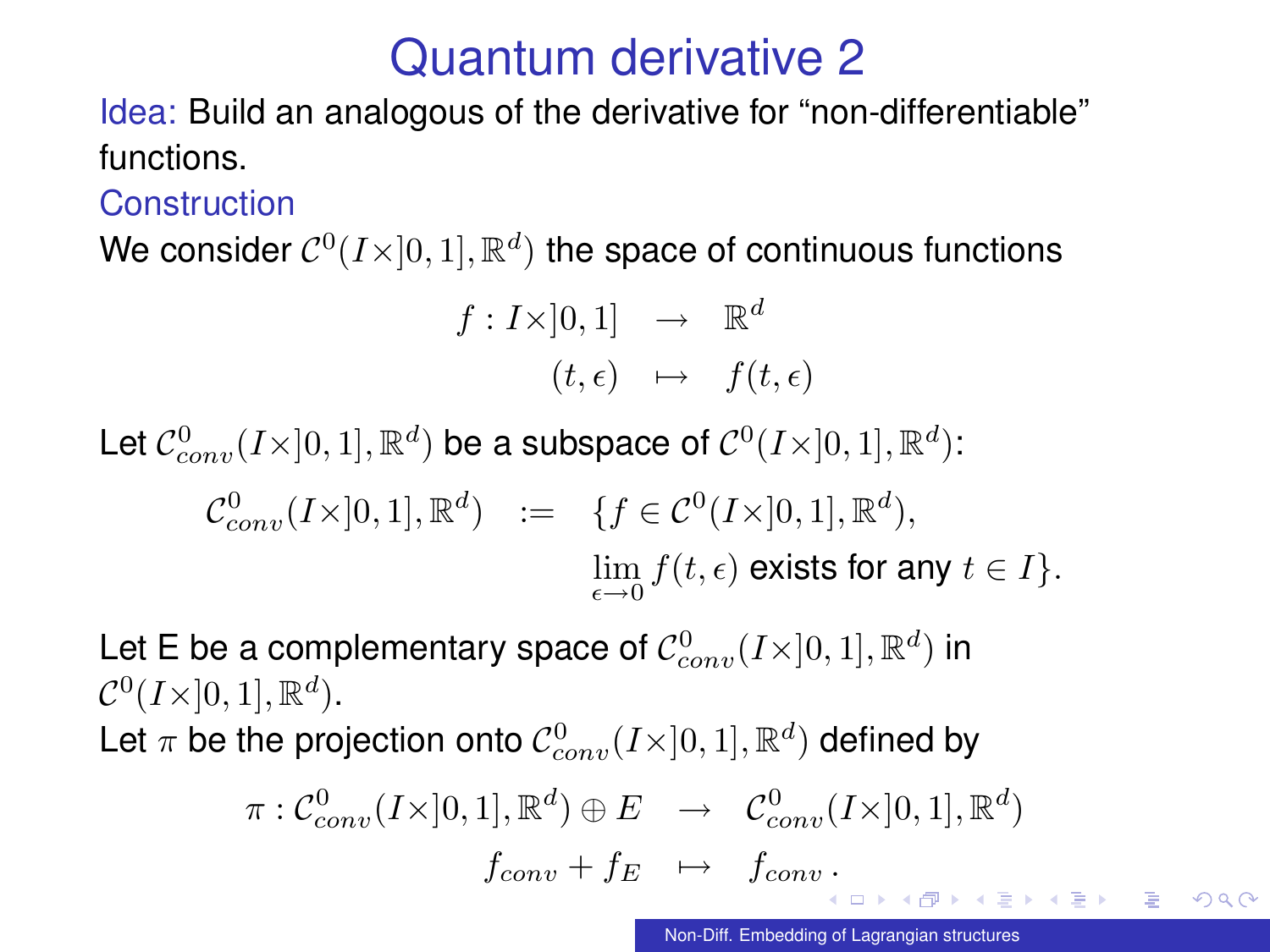### Quantum derivative 3

We can then define the operator  $\langle . \rangle$  by

$$
\langle . \rangle : C^0(I \times ]0,1], \mathbb{R}^d) \rightarrow \mathcal{F}(I, \mathbb{R}^d)
$$
  

$$
f \mapsto \langle \pi(f) \rangle : t \mapsto \lim_{\epsilon \to 0} \pi(f)(t, \epsilon).
$$

#### **Definition**

*Let us introduce the new operator* t *(without ) on the space*  $\mathcal{C}^0(I,\mathbb{R}^d)$  by:

<span id="page-11-0"></span>
$$
\frac{\Box x}{\Box t} := \langle \pi(\frac{\Box_{\epsilon} x}{\Box t}) \rangle \tag{2}
$$

- For  $x \in \mathcal{C}^1(I,\mathbb{R}^d)$ , then  $\frac{\Box x(t)}{\Box t} = \frac{dx}{dt}(t)$ .
- For  $w \in H^{\alpha}(I, \mathbb{R}^d)$ , then  $\frac{\Box w(t)}{\Box t} = 0$ . (Since  $c \cdot e^{\alpha 1} \leq ||\Box_{\epsilon} w(t)||$ )
- For  $x \in C^{1 \oplus \alpha}(I, \mathbb{C}^d)$ ,  $0 < \alpha < 1$ , with  $x := u + w$ , then  $\frac{\Box x(t)}{\Box t} = u'(t).$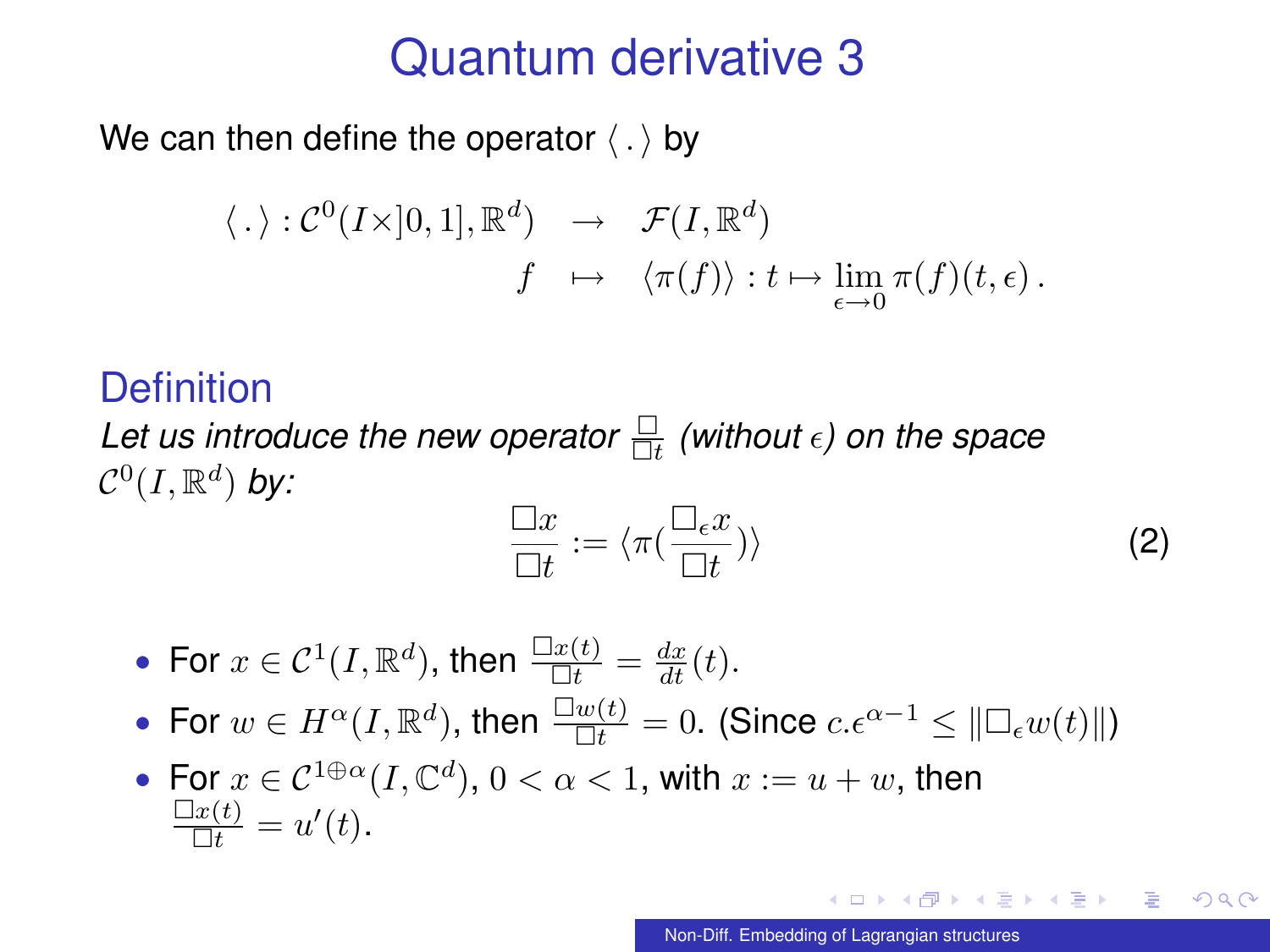# Quantum derivative 4

**Properties** 

• Non-differentiable Leibniz rule Let f be  $\alpha$ -Hölder and q be  $\beta$ -Hölder, with  $\alpha + \beta > 1$ ,

$$
\frac{\Box}{\Box t}(f \cdot g) = \frac{\Box f}{\Box t} \cdot g + f \cdot \frac{\Box g}{\Box t}.
$$

• Composition

Let  $f$  be a  $\mathcal{C}^2(\mathbb{R}^d\times I,\mathbb{R})$  function. Let  $\frac{1}{2}\leq \alpha < 1$ . Let  $x=(x_1,\ldots,x_d)\in C^{1\oplus \alpha}(I,\mathbb{R}^d)$  written as  $x:=u+w$  where  $u=(u_1,\ldots,u_d)\in\mathcal{C}^1(I,\mathbb{R}^d)$  and  $w=(w_1,\ldots,w_d)\in H^{\alpha}(I,\mathbb{R}^d),$ then the following formula holds

<span id="page-12-0"></span>
$$
\frac{\Box f(x(t),t)}{\Box t} = \nabla_x f(x(t),t) \cdot \nabla u(t) + \frac{\partial f}{\partial t}(x(t),t) + \sum_{k=1}^d \sum_{l=1}^d \frac{1}{2} \frac{\partial^2 f}{\partial x_k \partial x_l}(x(t),t) a_{k,l}(w(t)),
$$

 $a_{k,l}(x(t)) := \langle \pi \Big( \tfrac{\epsilon}{2} \big( (d_\epsilon^+ x_k(t))(d_\epsilon^+ x_l(t))(1+i\mu) - (d_\epsilon^- x_k(t))(d_\epsilon^- x_l(t))(1-i\mu) \big) \Big) \rangle.$  $a_{k,l}(x(t)) := \langle \pi \Big( \tfrac{\epsilon}{2} \big( (d_\epsilon^+ x_k(t))(d_\epsilon^+ x_l(t))(1+i\mu) - (d_\epsilon^- x_k(t))(d_\epsilon^- x_l(t))(1-i\mu) \big) \Big) \rangle.$  $a_{k,l}(x(t)) := \langle \pi \Big( \tfrac{\epsilon}{2} \big( (d_\epsilon^+ x_k(t))(d_\epsilon^+ x_l(t))(1+i\mu) - (d_\epsilon^- x_k(t))(d_\epsilon^- x_l(t))(1-i\mu) \big) \Big) \rangle.$  $a_{k,l}(x(t)) := \langle \pi \Big( \tfrac{\epsilon}{2} \big( (d_\epsilon^+ x_k(t))(d_\epsilon^+ x_l(t))(1+i\mu) - (d_\epsilon^- x_k(t))(d_\epsilon^- x_l(t))(1-i\mu) \big) \Big) \rangle.$  $a_{k,l}(x(t)) := \langle \pi \Big( \tfrac{\epsilon}{2} \big( (d_\epsilon^+ x_k(t))(d_\epsilon^+ x_l(t))(1+i\mu) - (d_\epsilon^- x_k(t))(d_\epsilon^- x_l(t))(1-i\mu) \big) \Big) \rangle.$  $a_{k,l}(x(t)) := \langle \pi \Big( \tfrac{\epsilon}{2} \big( (d_\epsilon^+ x_k(t))(d_\epsilon^+ x_l(t))(1+i\mu) - (d_\epsilon^- x_k(t))(d_\epsilon^- x_l(t))(1-i\mu) \big) \Big) \rangle.$  $a_{k,l}(x(t)) := \langle \pi \Big( \tfrac{\epsilon}{2} \big( (d_\epsilon^+ x_k(t))(d_\epsilon^+ x_l(t))(1+i\mu) - (d_\epsilon^- x_k(t))(d_\epsilon^- x_l(t))(1-i\mu) \big) \Big) \rangle.$  $a_{k,l}(x(t)) := \langle \pi \Big( \tfrac{\epsilon}{2} \big( (d_\epsilon^+ x_k(t))(d_\epsilon^+ x_l(t))(1+i\mu) - (d_\epsilon^- x_k(t))(d_\epsilon^- x_l(t))(1-i\mu) \big) \Big) \rangle.$  $a_{k,l}(x(t)) := \langle \pi \Big( \tfrac{\epsilon}{2} \big( (d_\epsilon^+ x_k(t))(d_\epsilon^+ x_l(t))(1+i\mu) - (d_\epsilon^- x_k(t))(d_\epsilon^- x_l(t))(1-i\mu) \big) \Big) \rangle.$  $a_{k,l}(x(t)) := \langle \pi \Big( \tfrac{\epsilon}{2} \big( (d_\epsilon^+ x_k(t))(d_\epsilon^+ x_l(t))(1+i\mu) - (d_\epsilon^- x_k(t))(d_\epsilon^- x_l(t))(1-i\mu) \big) \Big) \rangle.$  $a_{k,l}(x(t)) := \langle \pi \Big( \tfrac{\epsilon}{2} \big( (d_\epsilon^+ x_k(t))(d_\epsilon^+ x_l(t))(1+i\mu) - (d_\epsilon^- x_k(t))(d_\epsilon^- x_l(t))(1-i\mu) \big) \Big) \rangle.$  $a_{k,l}(x(t)) := \langle \pi \Big( \tfrac{\epsilon}{2} \big( (d_\epsilon^+ x_k(t))(d_\epsilon^+ x_l(t))(1+i\mu) - (d_\epsilon^- x_k(t))(d_\epsilon^- x_l(t))(1-i\mu) \big) \Big) \rangle.$  $a_{k,l}(x(t)) := \langle \pi \Big( \tfrac{\epsilon}{2} \big( (d_\epsilon^+ x_k(t))(d_\epsilon^+ x_l(t))(1+i\mu) - (d_\epsilon^- x_k(t))(d_\epsilon^- x_l(t))(1-i\mu) \big) \Big) \rangle.$  $a_{k,l}(x(t)) := \langle \pi \Big( \tfrac{\epsilon}{2} \big( (d_\epsilon^+ x_k(t))(d_\epsilon^+ x_l(t))(1+i\mu) - (d_\epsilon^- x_k(t))(d_\epsilon^- x_l(t))(1-i\mu) \big) \Big) \rangle.$  $a_{k,l}(x(t)) := \langle \pi \Big( \tfrac{\epsilon}{2} \big( (d_\epsilon^+ x_k(t))(d_\epsilon^+ x_l(t))(1+i\mu) - (d_\epsilon^- x_k(t))(d_\epsilon^- x_l(t))(1-i\mu) \big) \Big) \rangle.$  $a_{k,l}(x(t)) := \langle \pi \Big( \tfrac{\epsilon}{2} \big( (d_\epsilon^+ x_k(t))(d_\epsilon^+ x_l(t))(1+i\mu) - (d_\epsilon^- x_k(t))(d_\epsilon^- x_l(t))(1-i\mu) \big) \Big) \rangle.$  $a_{k,l}(x(t)) := \langle \pi \Big( \tfrac{\epsilon}{2} \big( (d_\epsilon^+ x_k(t))(d_\epsilon^+ x_l(t))(1+i\mu) - (d_\epsilon^- x_k(t))(d_\epsilon^- x_l(t))(1-i\mu) \big) \Big) \rangle.$  $a_{k,l}(x(t)) := \langle \pi \Big( \tfrac{\epsilon}{2} \big( (d_\epsilon^+ x_k(t))(d_\epsilon^+ x_l(t))(1+i\mu) - (d_\epsilon^- x_k(t))(d_\epsilon^- x_l(t))(1-i\mu) \big) \Big) \rangle.$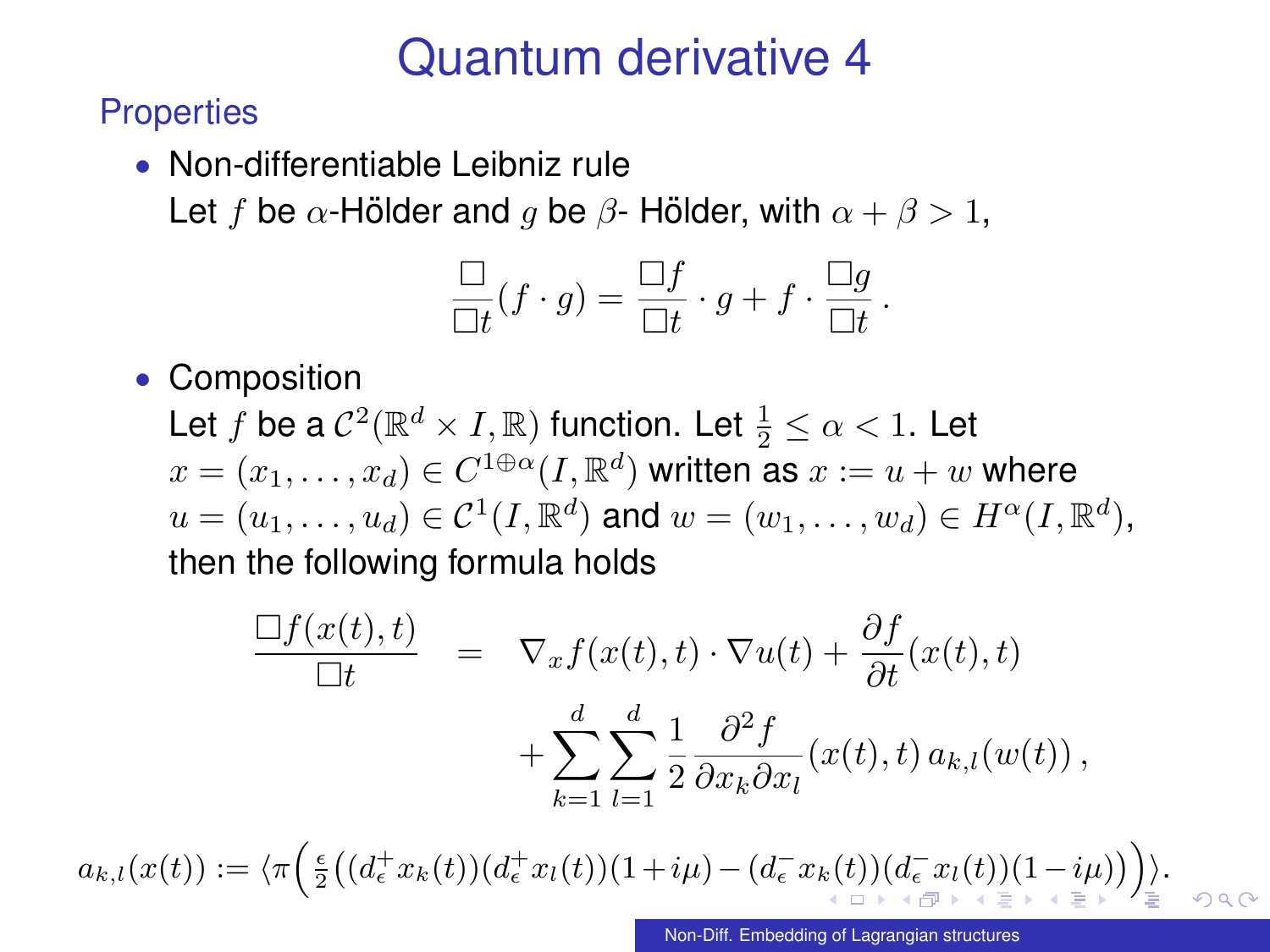# Non-differentiable embedding of operators

1. We denote by O the differential operator acting on  $\mathcal{C}^n(I,\mathbb{C}^d)$ defined by

<span id="page-13-1"></span>
$$
O = \sum_{i=0}^{n} F_i \cdot \left(\frac{d^i}{dt^i} \circ G_i\right),\tag{3}
$$

where · is the standard product of operators and ◦ the usual composition, *i.e.*  $(A \circ B)(x) = A(B(x))$ , with the convention that  $\left(\frac{d}{dt}\right)^0 =$  Id, where Id denotes the identity mapping on  $\mathbb{C}$ .

2. The non-differentiable embedding of O written as [\(3\)](#page-13-1), denoted by  $Emb<sub>\square</sub>(O)$  is the operator

<span id="page-13-0"></span>
$$
\mathrm{Emb}_{\square}(\mathbf{O}) = \sum_{i=0}^{n} F_i \cdot \left( \frac{\square^i}{\square t^i} \circ G_i \right). \tag{4}
$$

Remark: In the rest of the talk we will consider curves  $x \in C^0(I, \mathbb{R}^d)$ , such that  $\frac{\Box x}{\Box t} \in \mathcal{C}^0(I,\mathbb{R}^d)$  or smooth enough.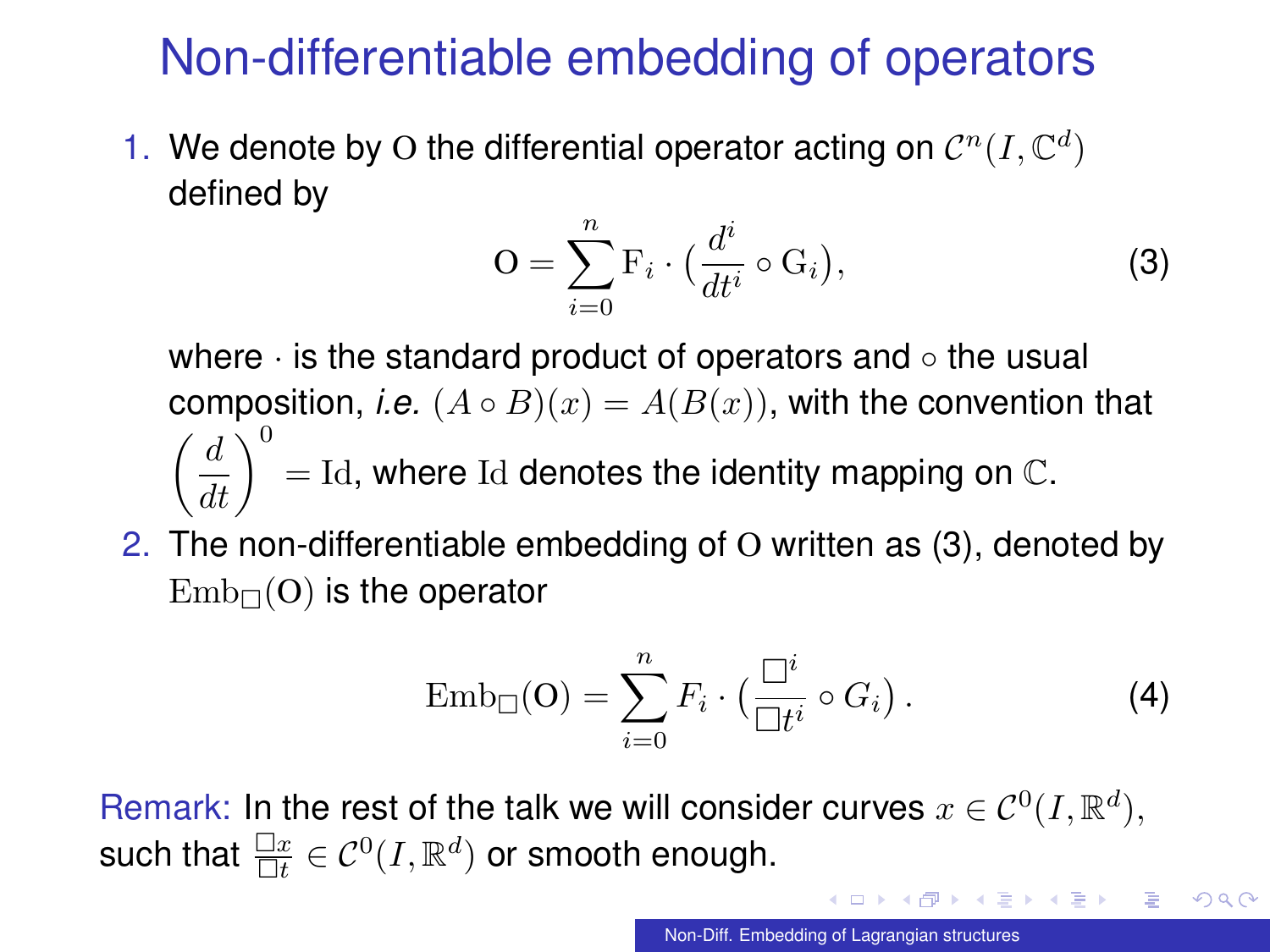#### Non-differentiable embedding of ODE

1. Let the ordinary differential equation associated to O be defined by

<span id="page-14-0"></span>
$$
O\big(x, \frac{dx}{dt}, \dots, \frac{d^k x}{dt^k}\big) = 0, \text{ for any } x \in \mathcal{C}^{k+n}(I, \mathbb{C}).\tag{5}
$$

2. The non-differentiable embedding of equation [\(5\)](#page-14-0) is defined by

$$
\operatorname{Emb}_{\Box}(\mathbf{O})\left(x,\frac{\Box x}{\Box t},\ldots,\frac{\Box^k x}{\Box t^k}\right) = 0, \quad x, \left(\frac{\Box^i x}{\Box t^i}\right)_{1 \le i \le k} \in \mathcal{C}^0(I,\mathbb{C}^d). \tag{6}
$$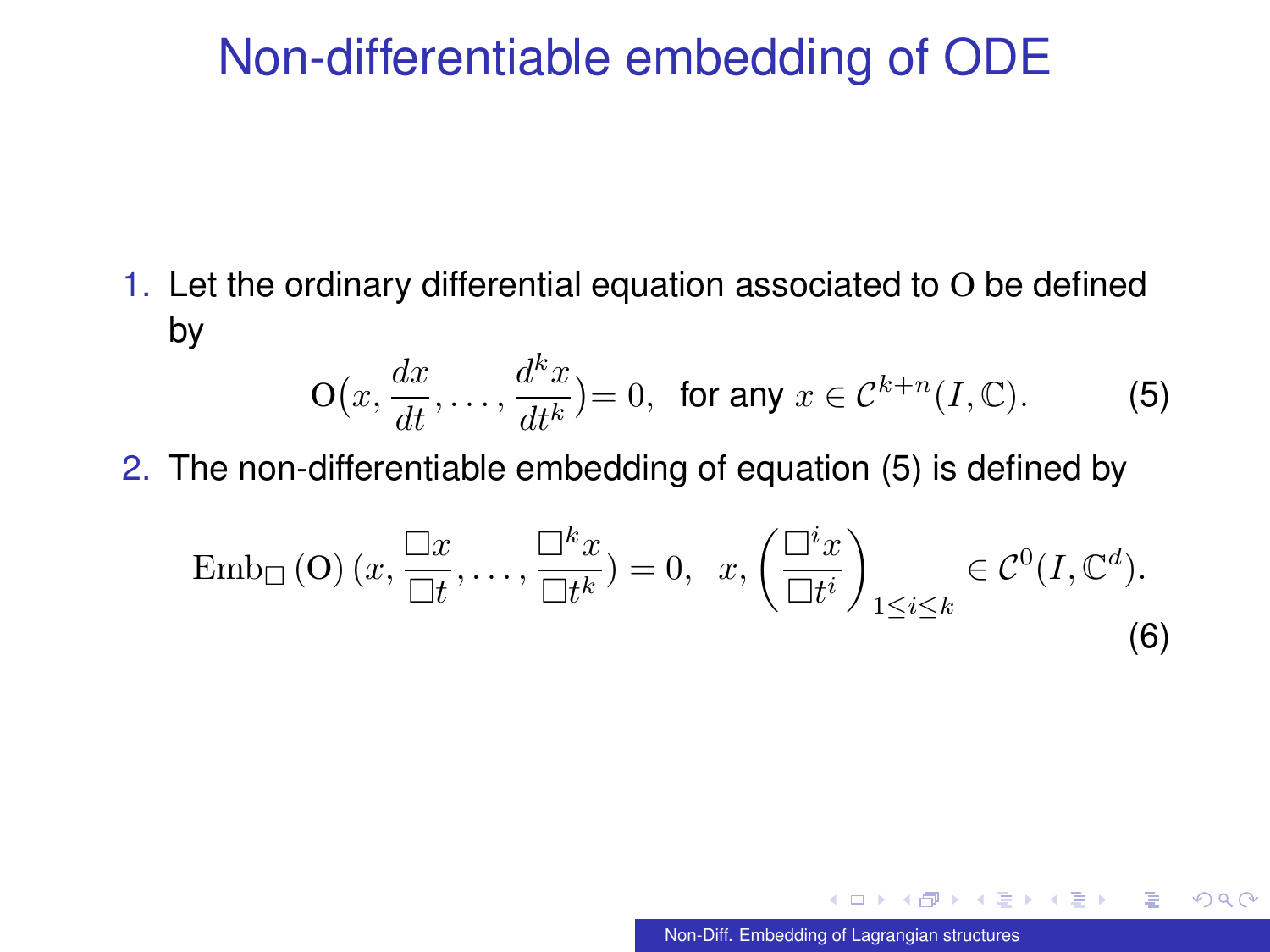# The non-differentiable embedded Euler-Lagrange equation

1. The Euler-Lagrange equation (EL) is:

$$
\frac{d}{dt}\left[\frac{\partial L}{\partial v}\left(t,\gamma(t),\frac{d\gamma}{dt}(t)\right)\right] = \frac{\partial L}{\partial x}\left(t,\gamma(t),\frac{d\gamma}{dt}(t)\right). \qquad (EL)
$$

2. Let  $O_{(EL)}$  be the associated non-differentiable embedded operator

$$
\mathbf{O}_{(EL)} := \frac{d}{dt} \circ \frac{\partial \mathbf{L}}{\partial v} - \frac{\partial \mathbf{L}}{\partial x}
$$

The Euler-Lagrange equation (EL) is

$$
\mathbf{O}_{(EL)}((t,\gamma(t),\frac{d\gamma}{dt}(t))=0.
$$

3. The non-differentiable Euler-Lagrange associated to (EL) is then:

$$
\frac{\Box}{\Box t} \left( \frac{\partial L}{\partial v} \left( t, \gamma(t), \frac{\Box}{\Box t} \gamma(t) \right) \right) - \frac{\partial L}{\partial x} \left( t, \gamma(t), \frac{\Box}{\Box t} \gamma(t) \right) = 0. \text{ Emb}_{\Box} (EL)
$$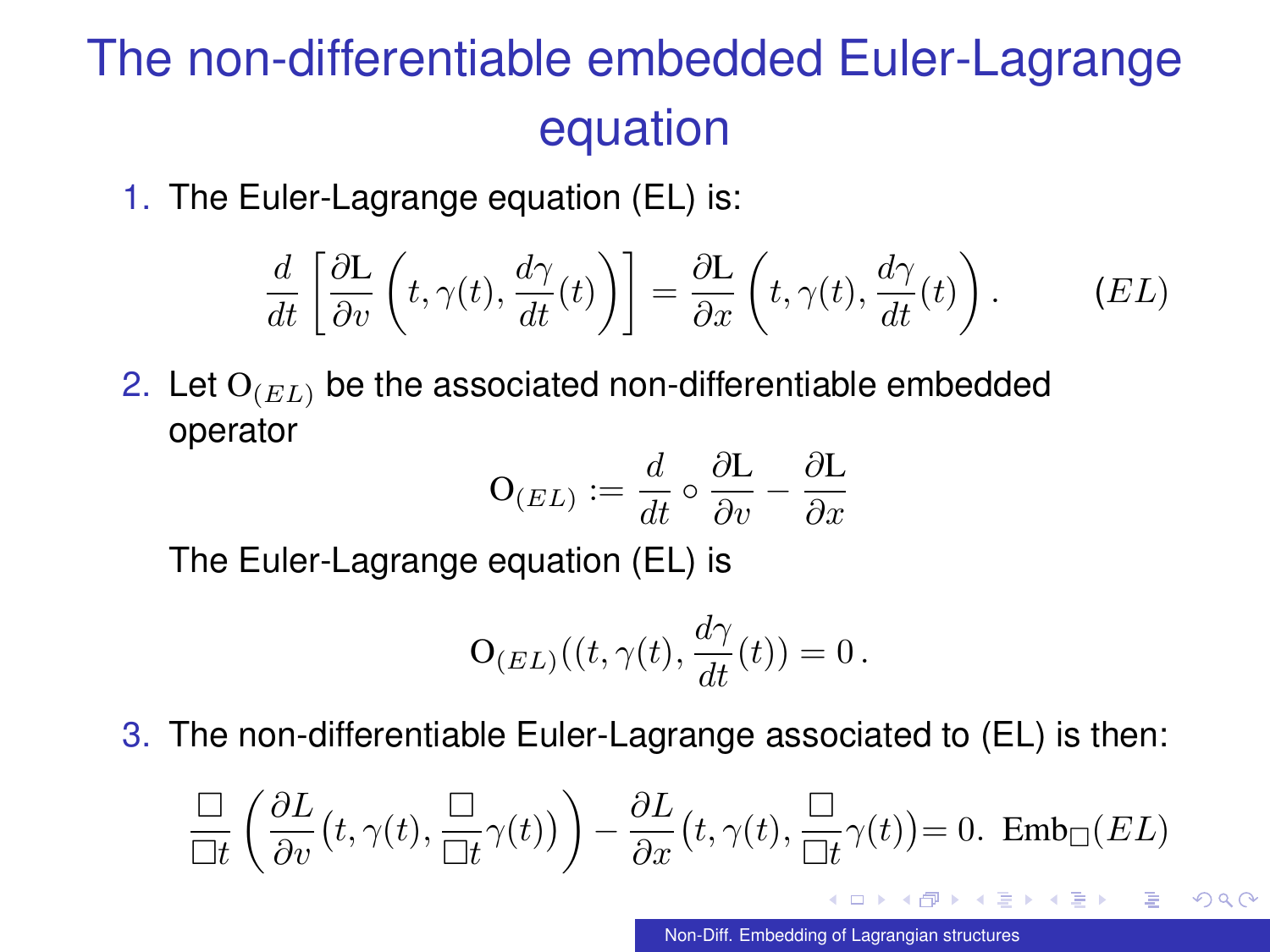### Embedding of the Lagrangian functional

The Lagrangian functional associated to  $L$  is:

$$
\mathcal{L}: \mathcal{C}^1(I,\mathbb{R}^d) \to \mathbb{R}, \quad x \in \mathcal{C}^1(I,\mathbb{R}^d) \longmapsto \int_a^b \mathcal{L}(s,x(s),\frac{dx}{dt}(s)) ds.
$$

The natural embedding of the Lagrangian functional  $\mathcal L$  is given by

$$
\mathcal{L}_{\Box}: \mathcal{C}^0(I, \mathbb{R}^d) \to \mathbb{R}, \quad x \in \mathcal{C}^0(I, \mathbb{R}^d) \longmapsto \int_a^b \mathcal{L}(s, x(s), \frac{\Box x(s)}{\Box t}) ds,
$$

always with  $\frac{\Box x}{\Box t} \in \mathcal{C}^0(I,\mathbb{R}^d)$ .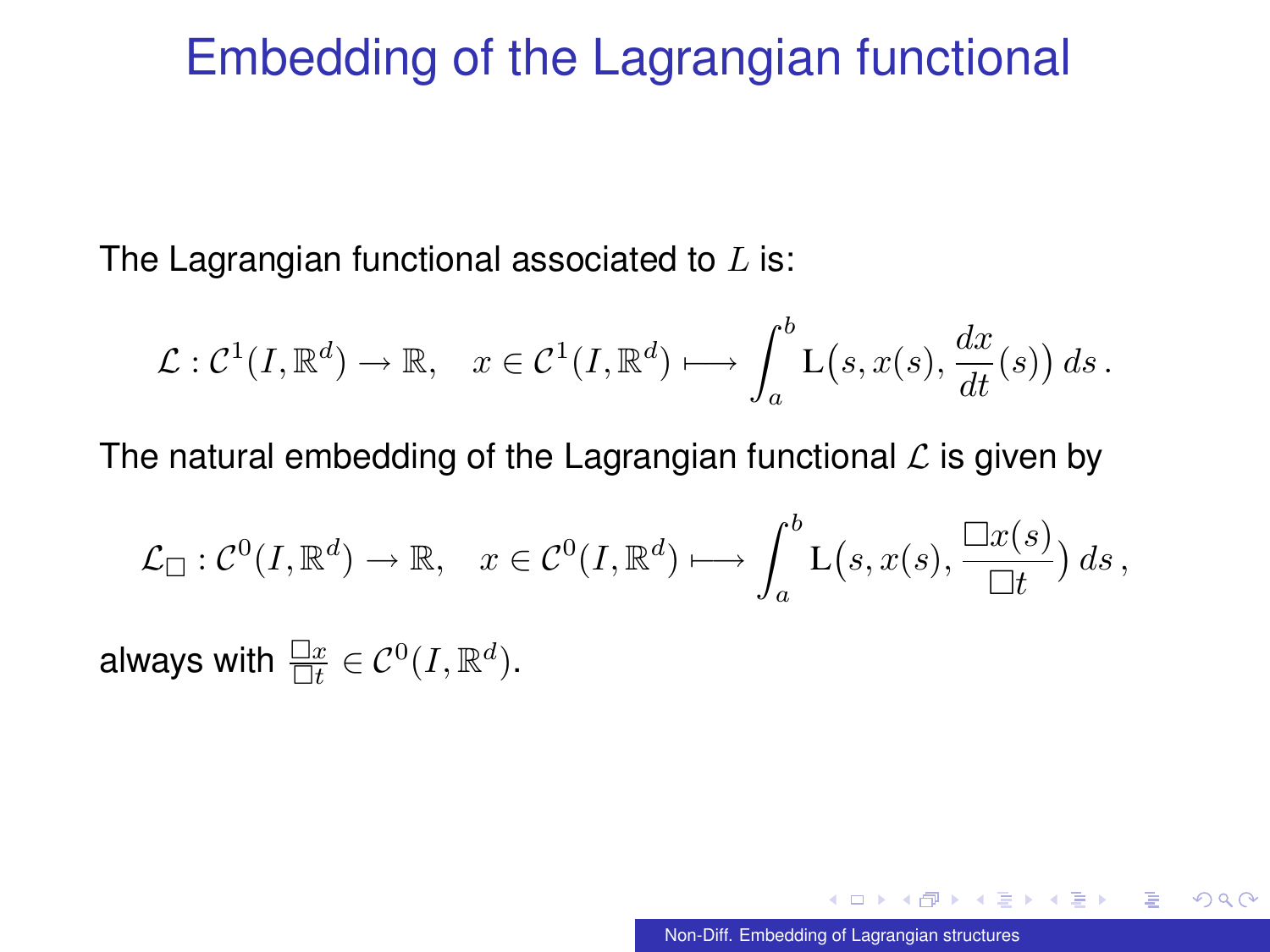#### Non-differentiable calculus of variations

Let  $\alpha$ ,  $\beta$  be real numbers  $0 < \alpha$ ,  $\beta < 1$ , s.t.  $\alpha + \beta > 1$ . Let  $V := \{h \in \mathcal{C}^0(I,\mathbb{R}^d), \beta\text{-H\"older }, h(a) = h(b) = 0\}$ , be the space of non-differentiable variations.

#### **Definition**

Let  $\Phi : \mathcal{C}^0(I, \mathbb{R}^d) \to \mathbb{C}$  be a functional. The functional  $\Phi$  is called  $V$  -differentiable on a curve  $\gamma \in \mathcal{C}^0(I,\mathbb{R}^d)$ ,  $\alpha$  -Hölder if and only if its *Gateaux differential ˆ*

$$
\lim_{\epsilon \to 0} \frac{\Phi(\gamma + \epsilon h) - \Phi(\gamma)}{\epsilon}
$$

*exists in any direction* h ∈ V *. And then* DΦ *is called its differential and is given by*

$$
D\Phi(\gamma)(h) = \lim_{\epsilon \to 0} \frac{\Phi(\gamma + \epsilon h) - \Phi(\gamma)}{\epsilon}.
$$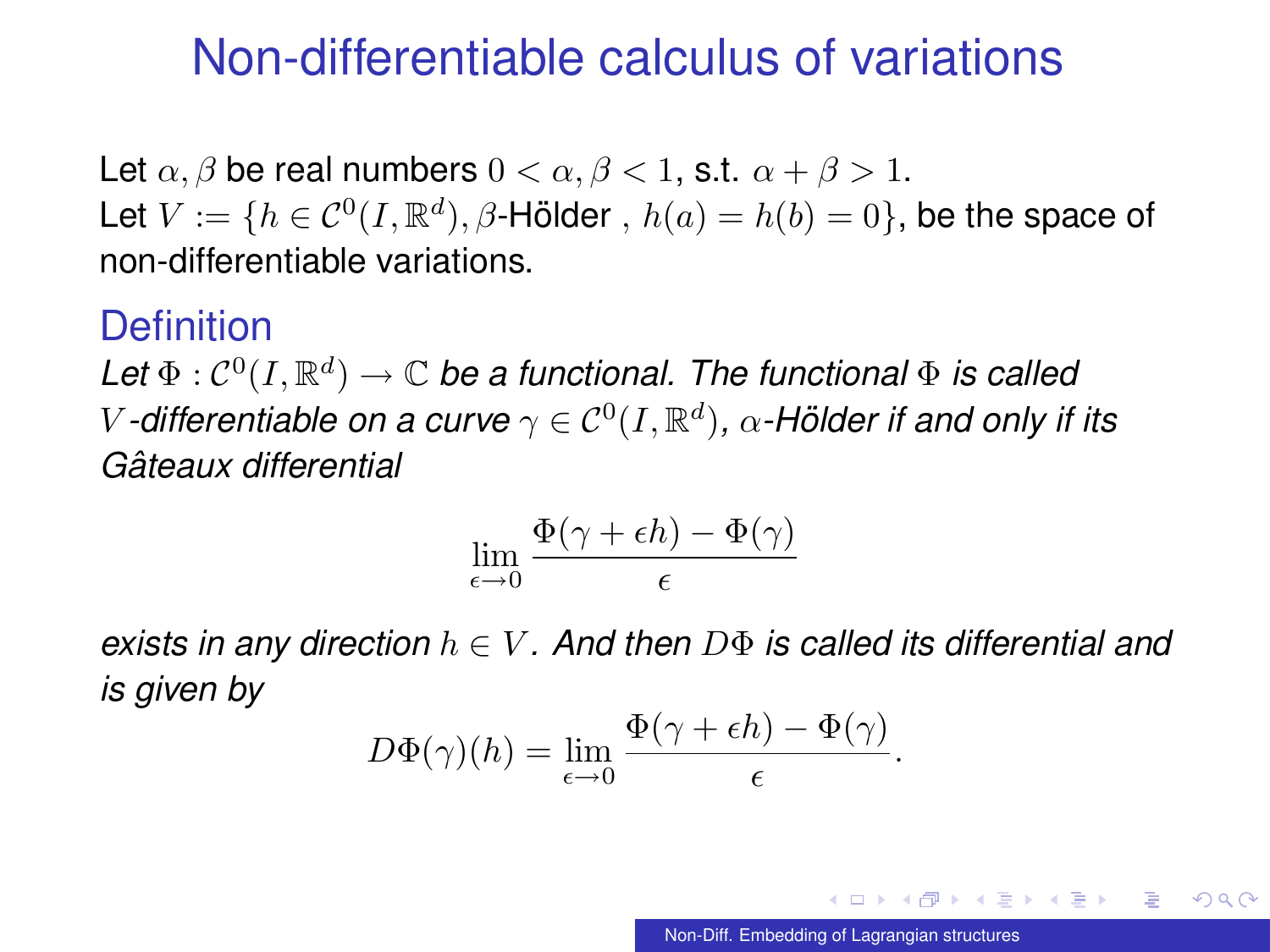#### V -extremal curves

A V-extremal curve of the functional  $\Phi$  on the space V of curves is a curve  $\gamma$   $\alpha$ -H ölder satisfying

$$
D\Phi(\gamma)(h) = 0, \text{for any } h \in V.
$$

#### Theorem

*The differential of L*<sub> $\Box$ </sub> on  $\gamma \in C^0(I, \mathbb{R}^d)$ ,  $\alpha$ -Hölder and  $\frac{\Box \gamma}{\Box t}$   $\alpha$ -Hölder is *given for any*  $h \in V$  *by* 

$$
D\mathcal{L}_{\Box}(\gamma)(h) = \int_a^b \left( \frac{\partial L}{\partial x} \left( t, \gamma(t), \frac{\Box \gamma(t)}{\Box t} \right) \cdot h(t) + \frac{\partial L}{\partial v} \left( t, \gamma(t), \frac{\Box \gamma(t)}{\Box t} \right) \cdot \frac{\Box h(t)}{\Box t} \right) dt.
$$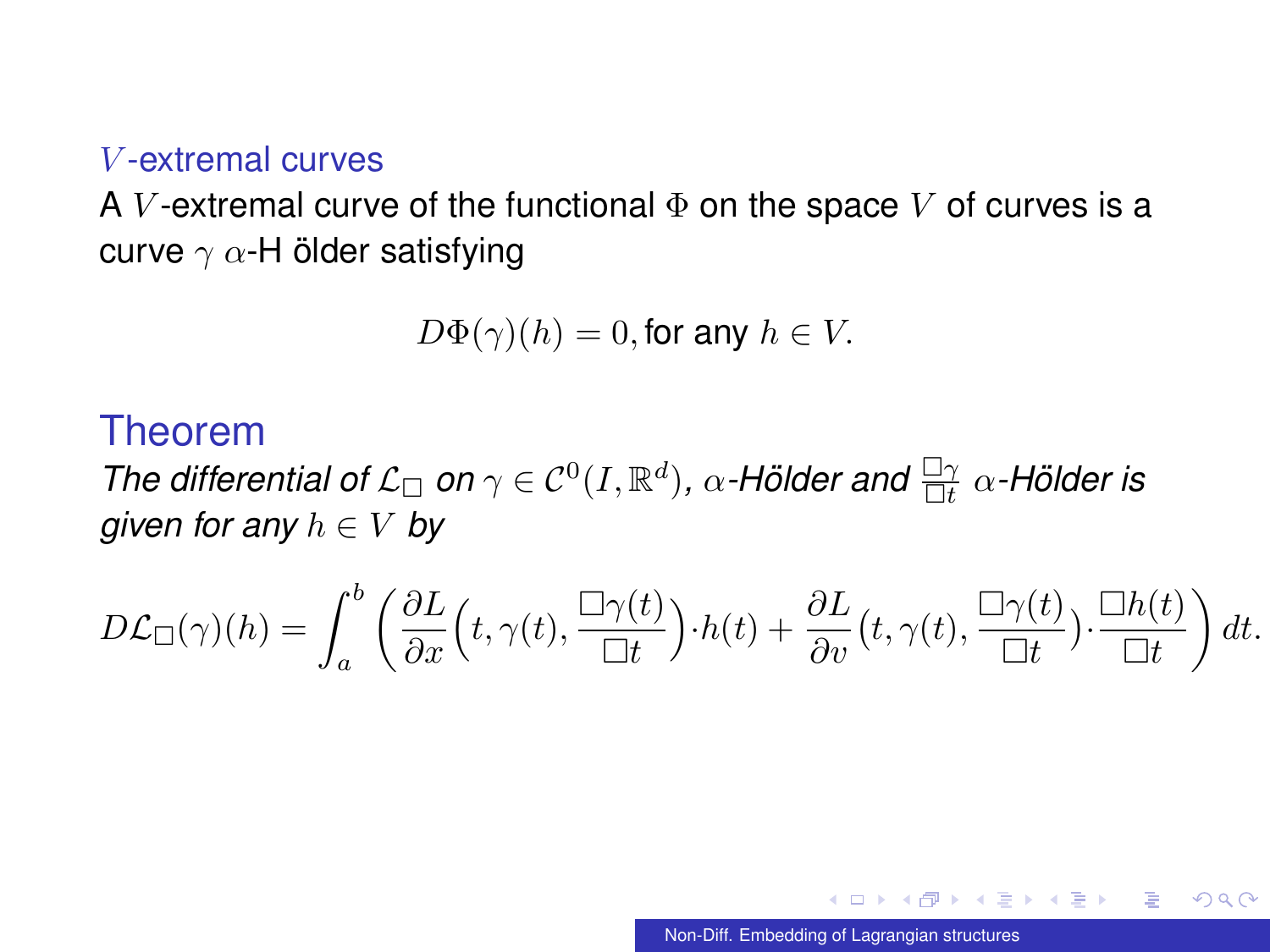#### Theorem (Non-differentiable least-action principle)

*Let*  $0 < \alpha < 1$ ,  $\alpha + \beta > 1$  *and*  $\beta < \alpha$ . Let L be an admissible Lagrangian function of class  $\mathcal{C}^2$ . We assume that  $\gamma \in \mathcal{C}^0(I,\mathbb{R}^d)$  $\alpha$ -Hölder and  $\frac{\Box \gamma}{\Box t}$   $\alpha$ -Hölder. The curve  $\gamma$  is an extremal curve of the *functional*  $\mathcal{L}_{\Box}$  *on the space of variations* V, *if and only if it satisfies the following generalized Euler-Lagrange equation*

$$
\frac{\partial L}{\partial x}(t,\gamma(t),\frac{\Box\gamma(t)}{\Box t}) - \frac{\Box}{\Box t}\left(\frac{\partial L}{\partial v}(t,\gamma(t),\frac{\Box\gamma(t)}{\Box t})\right) = 0. \qquad (NDEL)
$$

つひい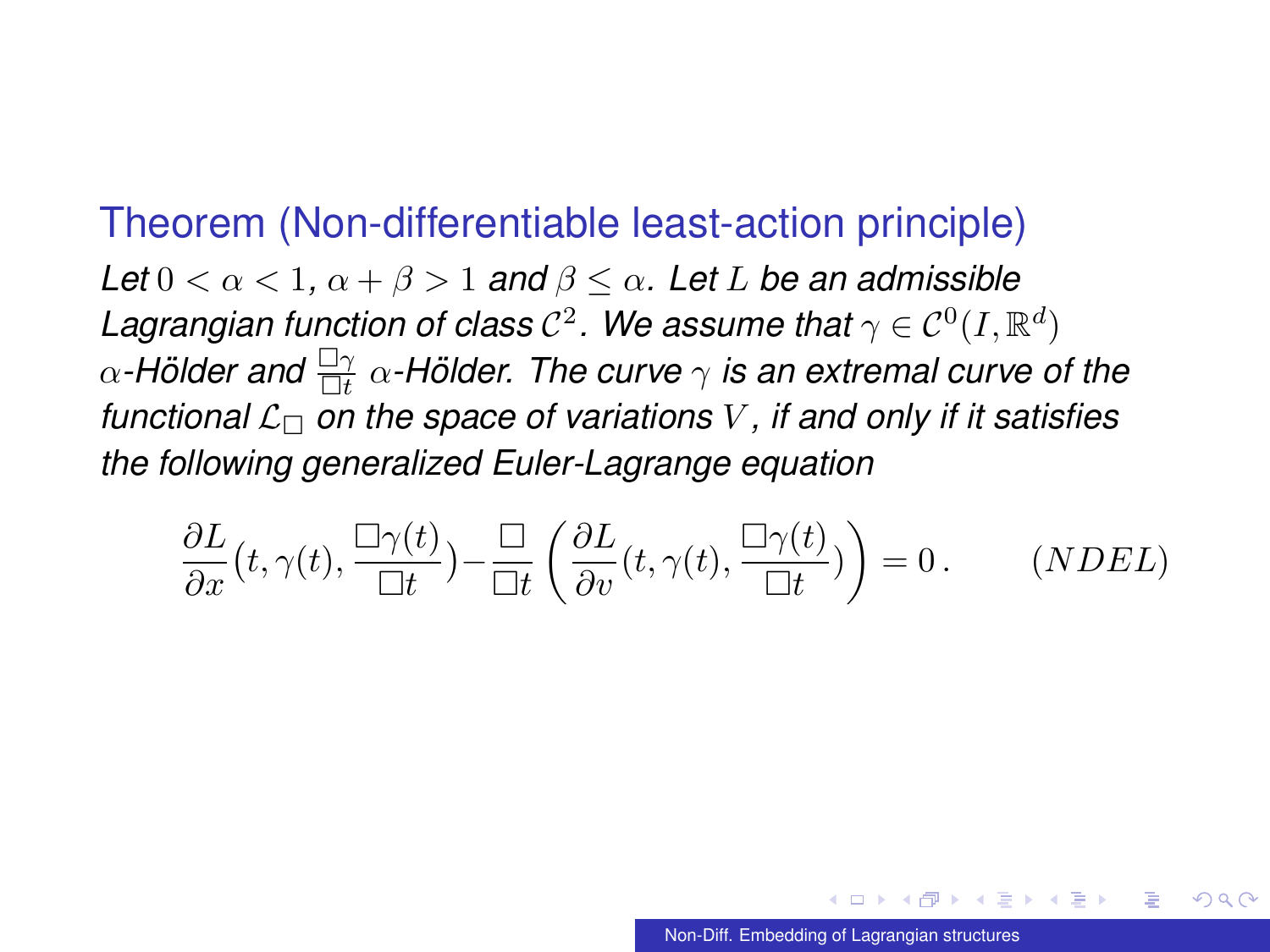### **Coherence**

- Embedding of the Euler-Lagrange equation denoted by Emb(EL).
- Embedding of the Lagrangian functional  $\mathcal{L}_{\Box}$ .
- Non-differentiable calculus of variation  $\rightarrow$  leads to a non-differentiable Euler-Lagrange equation N.D EL.

Conclusion N.D  $EL = Emb(EL)$ . We preserve the Lagrangian structure passing to the non-differentiable embedding.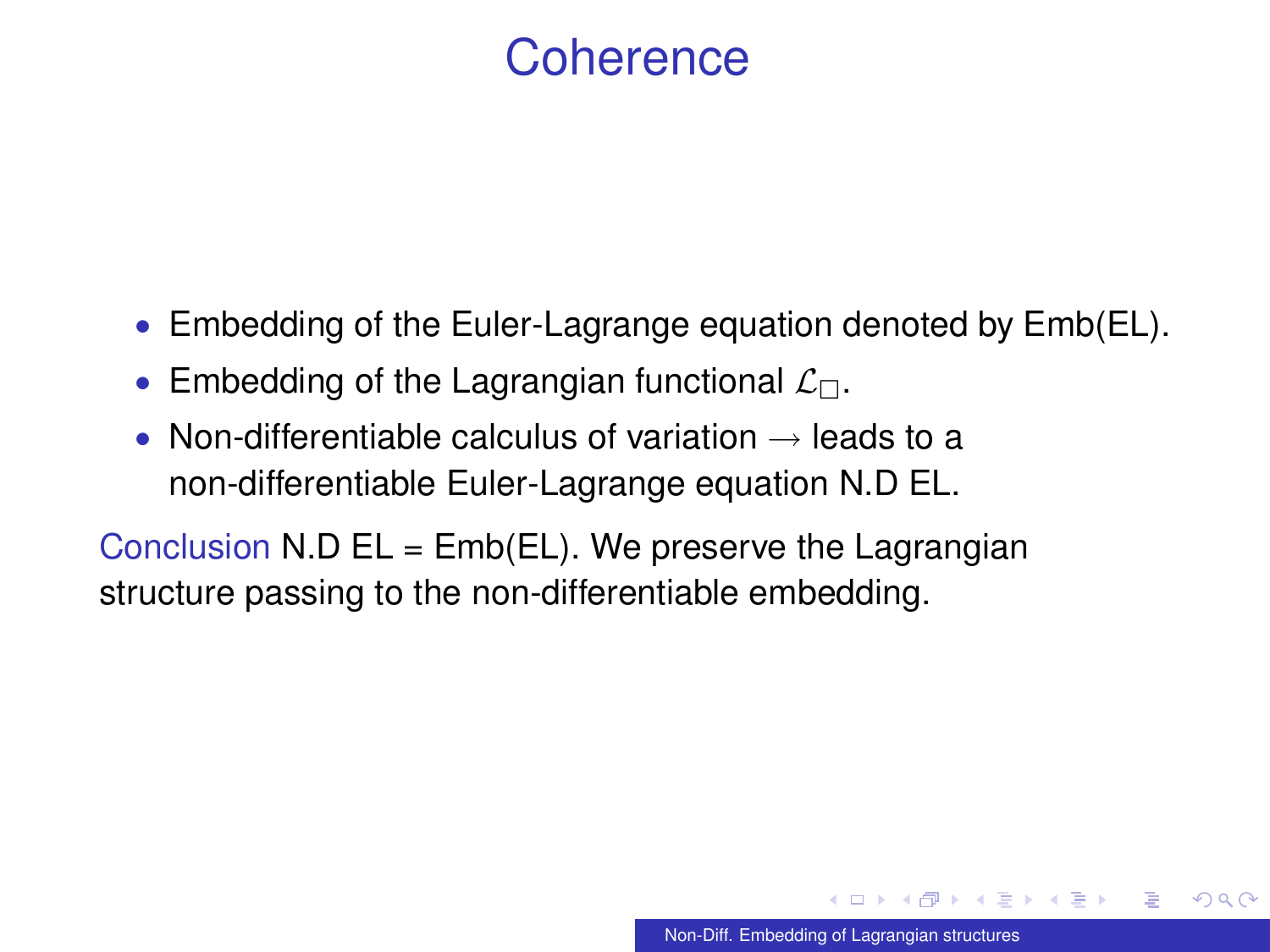## Application to the Navier-Stokes equation

#### Extension of the definition of characteristics

The classical method of characteristics for a PDE is to look for  $t \to x(t)$  satisfying the following ordinary differential equation

$$
\frac{d}{dt}\left(u(x(t),t)\right) = F(x(t),t),
$$

where  $F$  is the non homogeneous part of the PDE. Using the operator  $\frac{\Box}{\Box t}$  one can generalize this method. We say that a curve  $t \to x(t)$  is a non-differentiable characteristic for a given PDE if the solution  $u(x(t), t)$  satisfies

<span id="page-21-0"></span>
$$
\frac{\square}{\square t} (u(x(t), t) = F(x(t), t),
$$

and  $x$  and  $t$  satisfy an ordinary differential equation in  $\frac{\Box}{\Box t}.$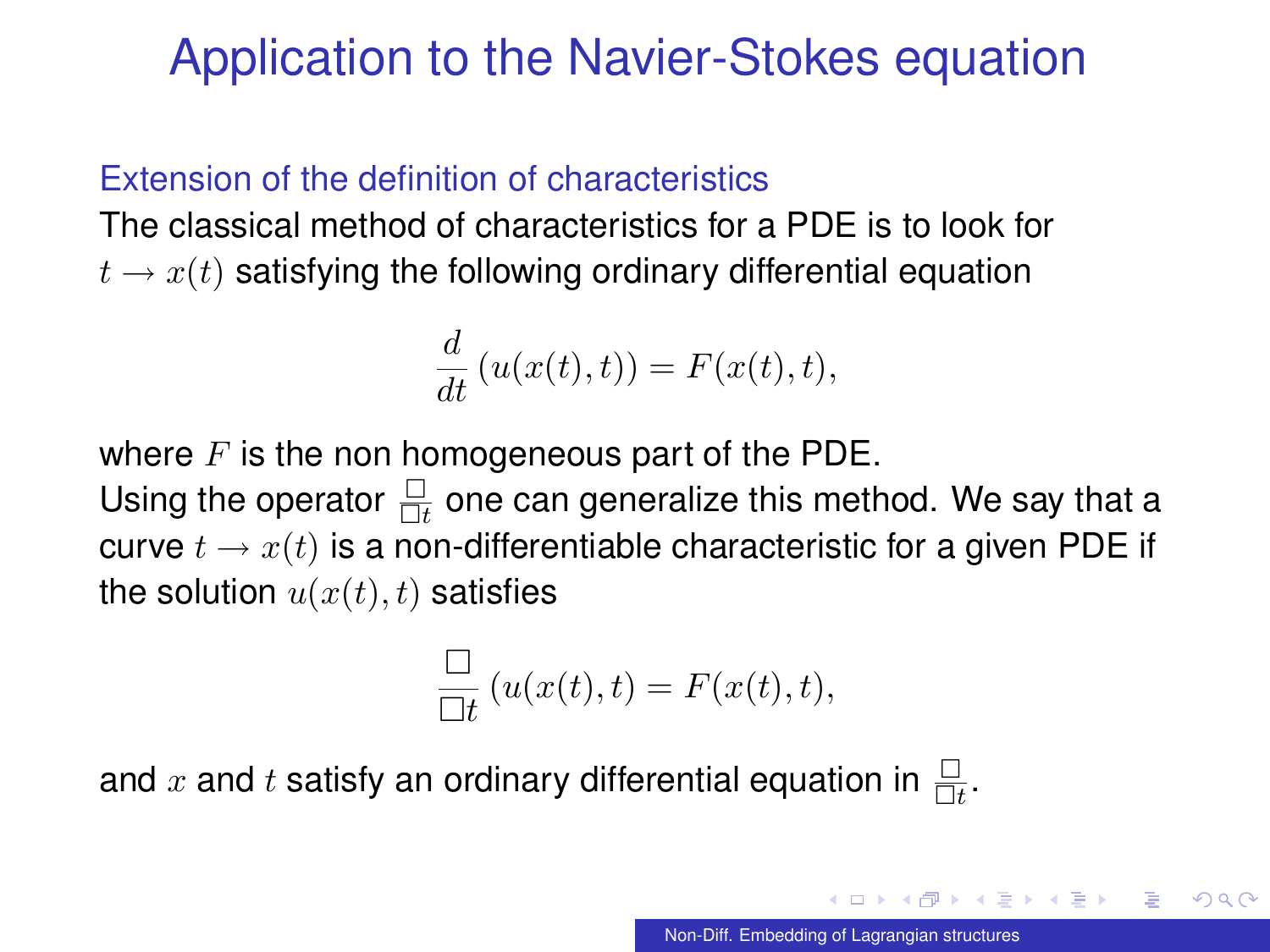Let us consider the Navier-Stokes equation

$$
\frac{\partial u}{\partial t} + \sum_{k=1}^{d} u_k \frac{\partial u}{\partial x_k} = \nu \Delta_x u - \nabla_x p,
$$

where the unknown are the velocity  $u(t,x)\in\mathbb{R}^d,$   $u=(u_1,\ldots,u_d),$  and the pressure  $p(t,x)\in\mathbb{R}.$  The constant  $\nu\in\mathbb{R}^+$  is the viscosity.

#### Theorem

*The non-differentiable characteristics*  $x \in C_{\text{nav}}^{1 \oplus \alpha}, \frac{1}{2} \leq \alpha < 1$  *of the Navier-Stokes equations correspond to* C 1⊕α nav *extremals of the Lagrangian*

$$
L(t, x, v) = \frac{1}{2}v^2 - p(x, t),
$$

$$
\mathcal{C}_{\text{nav}}^{1 \oplus \alpha} := \{ x = (x_1, \dots, x_d) \in \mathcal{C}^{1 \oplus \alpha}(I, \mathbb{R}^d), \ x_i(t) = \int_0^t u_i(x(s), s) \, ds + W_i(t),
$$

$$
W_i \in H^\alpha, \frac{1}{2} \le \alpha < 1, \ i = 1, \dots, d \},
$$

*where* u *is a solution of the Navier-Stokes equation and* W *satisfies*

$$
a_{l,l}(W(t))=-2\nu \quad \text{ and } \quad a_{k,l}(W(t))=\text{0 if } \text{ s.t. } t \text{ is a } \text{ is a } \text{ and } \text{ } a_{l,l}(W(t))=\text{0 if } \text{ s.t. } t \text{ is a } \text{ is a } \text{ and } t \text{ is a } \text{ in } \mathbb{R}.
$$

<span id="page-22-0"></span>[Non-Diff. Embedding of Lagrangian structures](#page-0-0)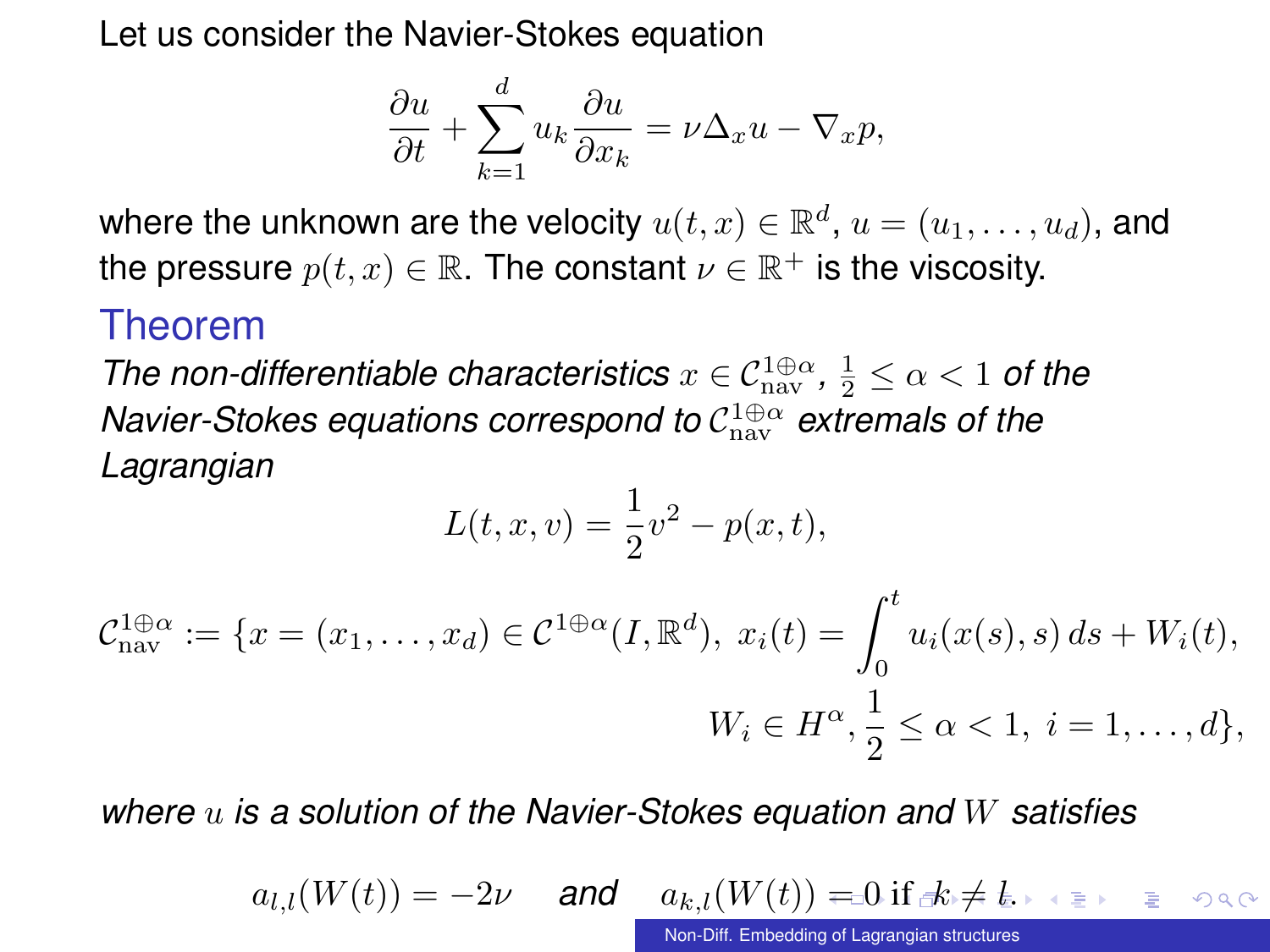#### Idea of the proof

For 
$$
x \in C_{\text{nav}}^{1 \oplus \alpha}(I, \mathbb{R}^d)
$$
 we have  $\frac{\Box x}{\Box t}(t) = u(x(t), t)$ , and for any   
\n $i = 1, ..., d$   
\n
$$
\frac{\Box u_i(x(t), t)}{\Box t} = \nabla_x u_i(x(t), t) \cdot u_i(x(t), t) + \frac{\partial u_i}{\partial t}(x(t), t) + \sum_{k=1}^d \sum_{l=1}^d \frac{\partial^2 u_i}{\partial x_k \partial x_l}(x(t), t) a_{k,l}(w(t)).
$$

The non-differentiable caracteristics are curve  $t \to x(t)$  such that

$$
\frac{\Box}{\Box t} (u(x(t), t)) = -\nabla_x p.
$$

this equation can be rewritten as

<span id="page-23-0"></span>
$$
\frac{\Box}{\Box t} \left( \frac{\Box x}{\Box t} \right) = -\nabla_x p.
$$

which is the non-differentiable Euler-Lagrange equation associated to L. 目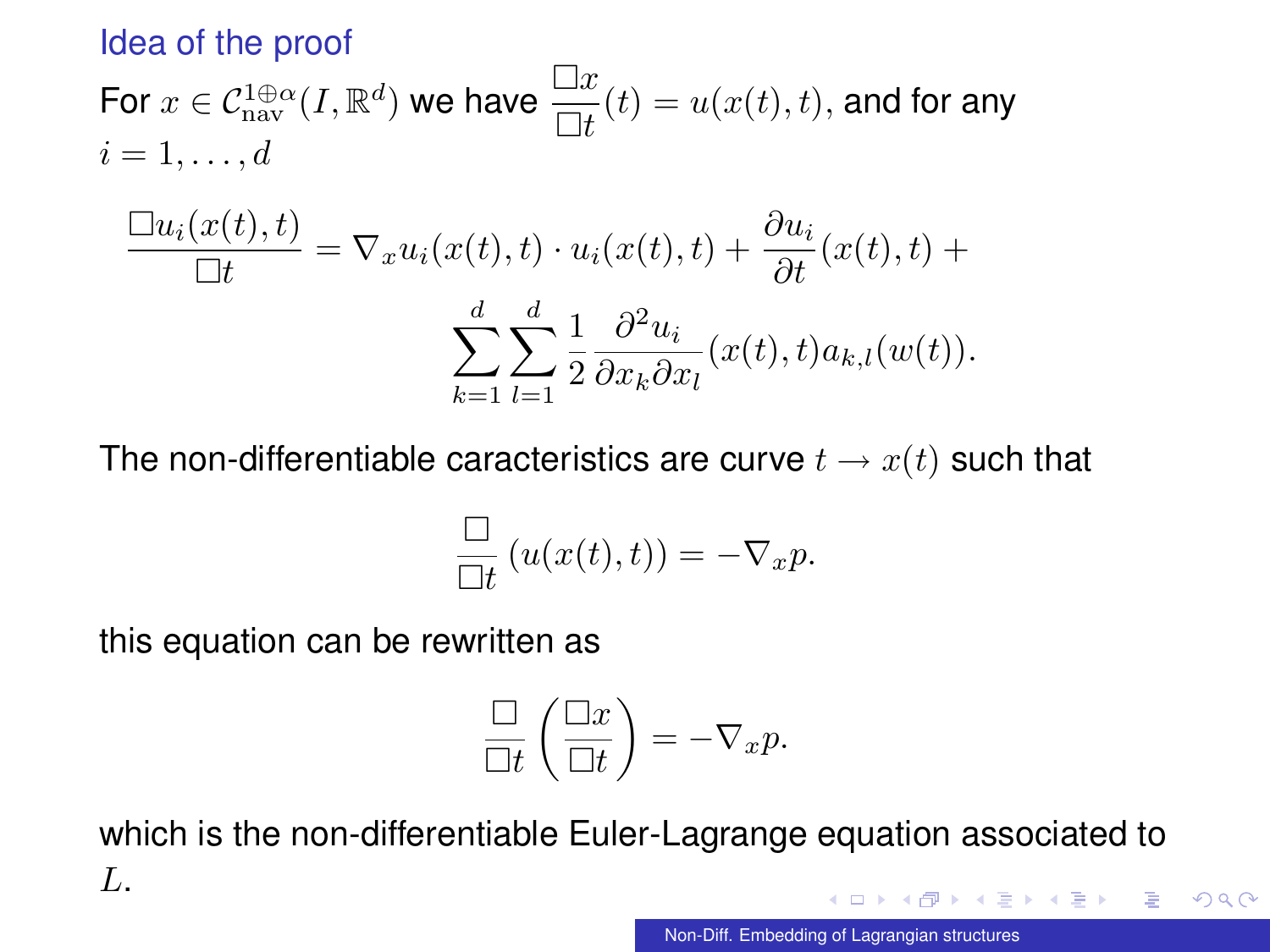## Noether's theorem (1)

• We call  $\{\phi_s\}_{s\in\mathbb{R}}$  a one parameter group of diffeomorphisms  $\phi_s:\mathbb{R}^d\rightarrow\mathbb{R}^d,$  of class  $\mathcal{C}^1$  satisfying

 $\phi_0 = \mathrm{Id}, \quad \phi_s \circ \phi_u = \phi_{s+u}, \quad \phi_s$  is of class  $\mathcal{C}^1$  with respect to  $s.$ 

• Invariance

Let  $\Phi = \{\phi_s\}_{s\in \mathbb{R}}$  a one parameter group of diffeomorphisms. An admissible Lagrangian  $L$  is said to be invariant under the action of  $\Phi$  if

$$
L(t, x(t), \frac{dx}{dt}(t)) = L(t, \phi_s(x(t)), \frac{d}{dt}(\phi_s(x(t)))\Big), \ \forall s \in \mathbb{R}, \forall t \in \mathbb{R},
$$

for any solution  $x$  of the Euler-Lagrange equation.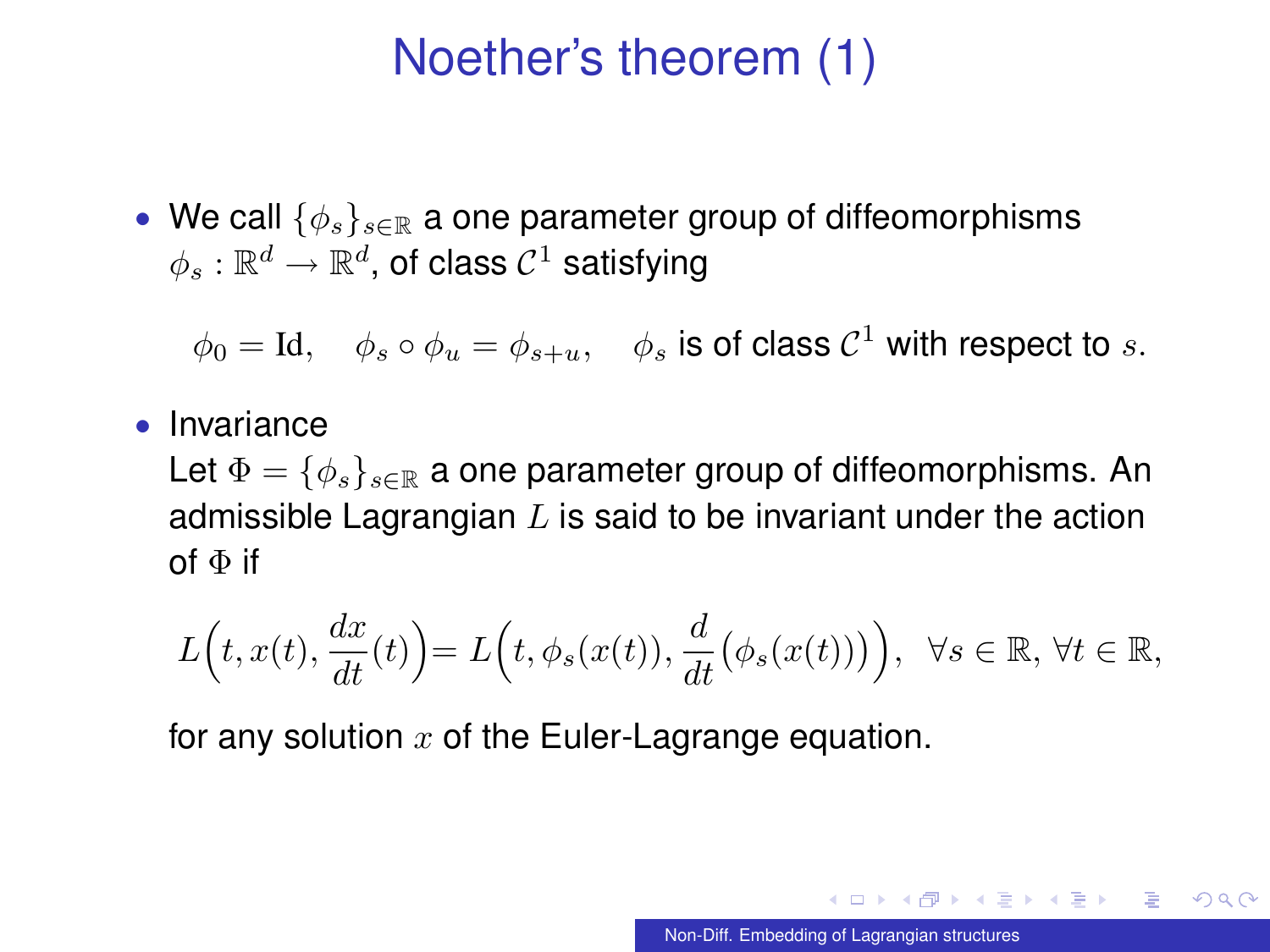# Noether's theorem (2)

#### • First Integral

A first integral for the Euler-Lagrange equation is a function  $J: \mathbb{R} \times \mathbb{R}^d \times \mathbb{R}^d \to \mathbb{R}$  such that for any solution  $x$  of the Euler-Lagrange equation,

$$
\frac{d}{dt}\big(J(t,x(t),\dot{x}(t))\big)=0 \quad \text{for any } t \in \mathbb{R}.
$$

Noether's theorem Let L be an admissible Lagrangian of class  $\mathcal{C}^2$ invariant under  $\Phi = {\phi_s}_{s \in \mathbb{R}}$ , a one parameter group of diffeomorphisms. Then, the function

$$
J: (t, x, v) \mapsto \frac{\partial L}{\partial v}(t, x, v) \cdot \frac{d\phi_s(x)}{ds} \mid_{s=0}
$$

is a first integral of the Euler-Lagrange equation (EL).

つひい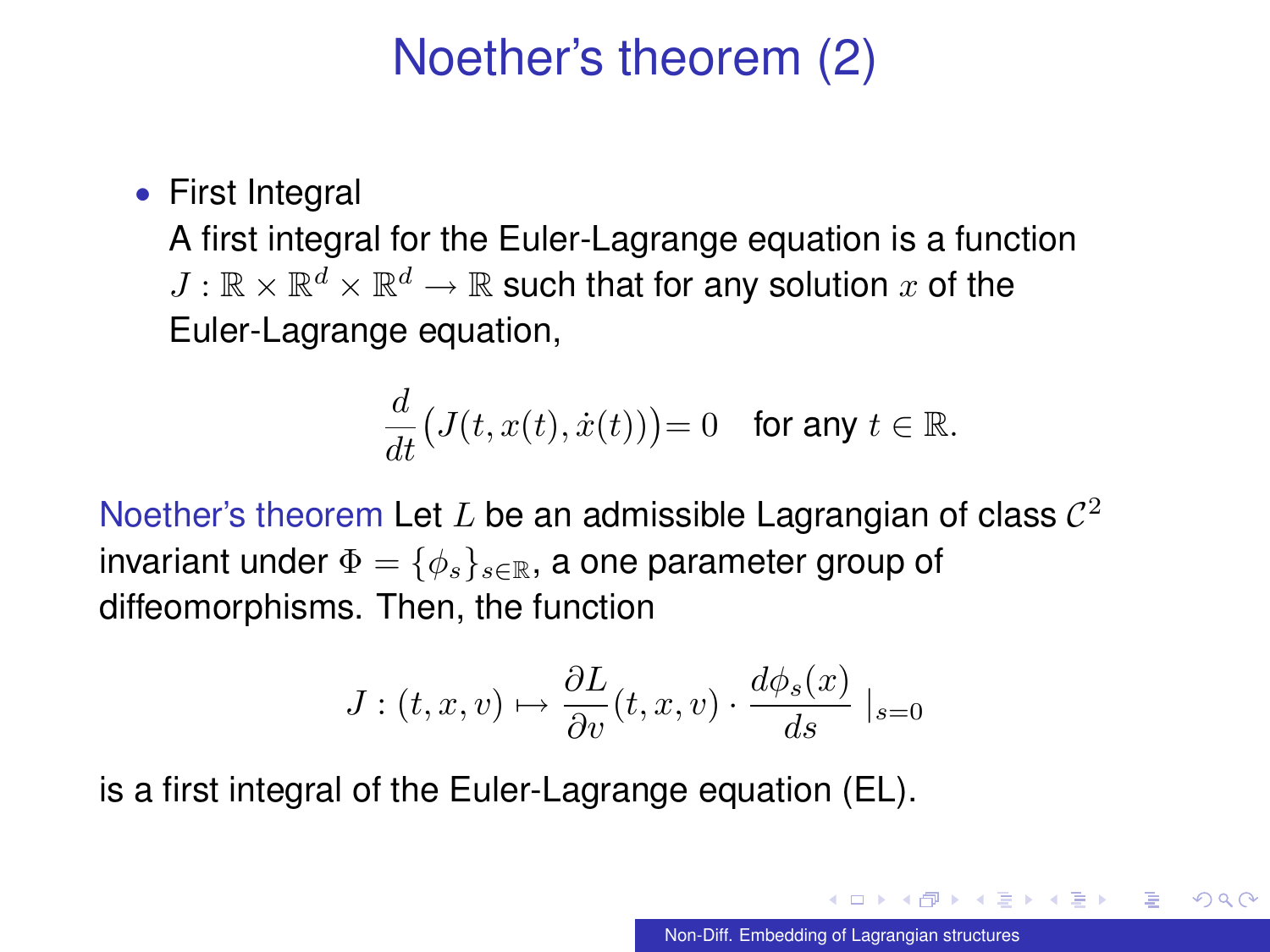### Passage to the non-differentiable case?

invariance of Lagrangian Noether's thm.  $\overline{a}$  $\overline{1}$  $\downarrow$ First integral

[Non-Diff. Embedding of Lagrangian structures](#page-0-0)

つへへ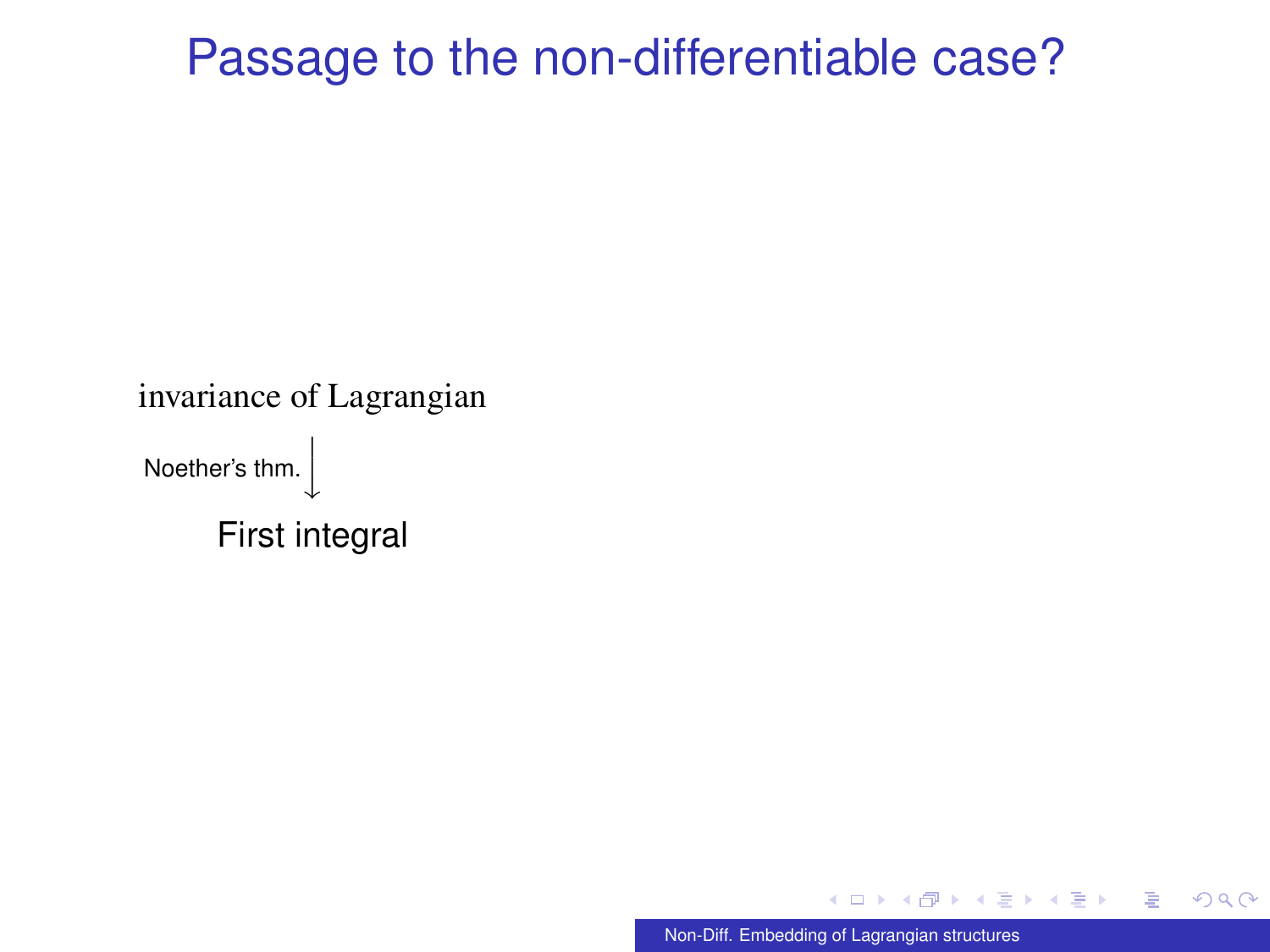#### Passage to the non-differentiable case?



[Non-Diff. Embedding of Lagrangian structures](#page-0-0)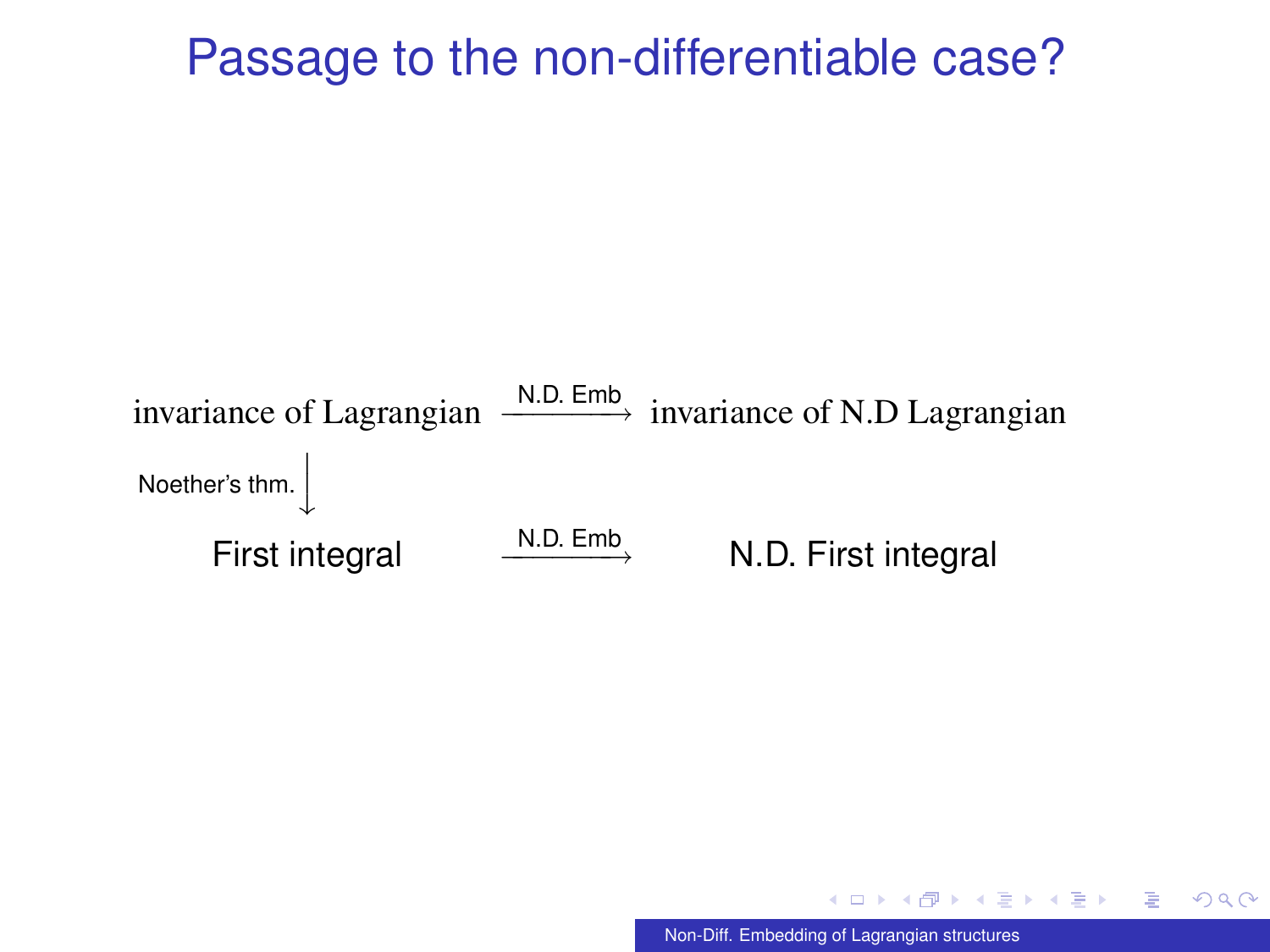#### Passage to the non-differentiable case?



<span id="page-28-0"></span>[Non-Diff. Embedding of Lagrangian structures](#page-0-0)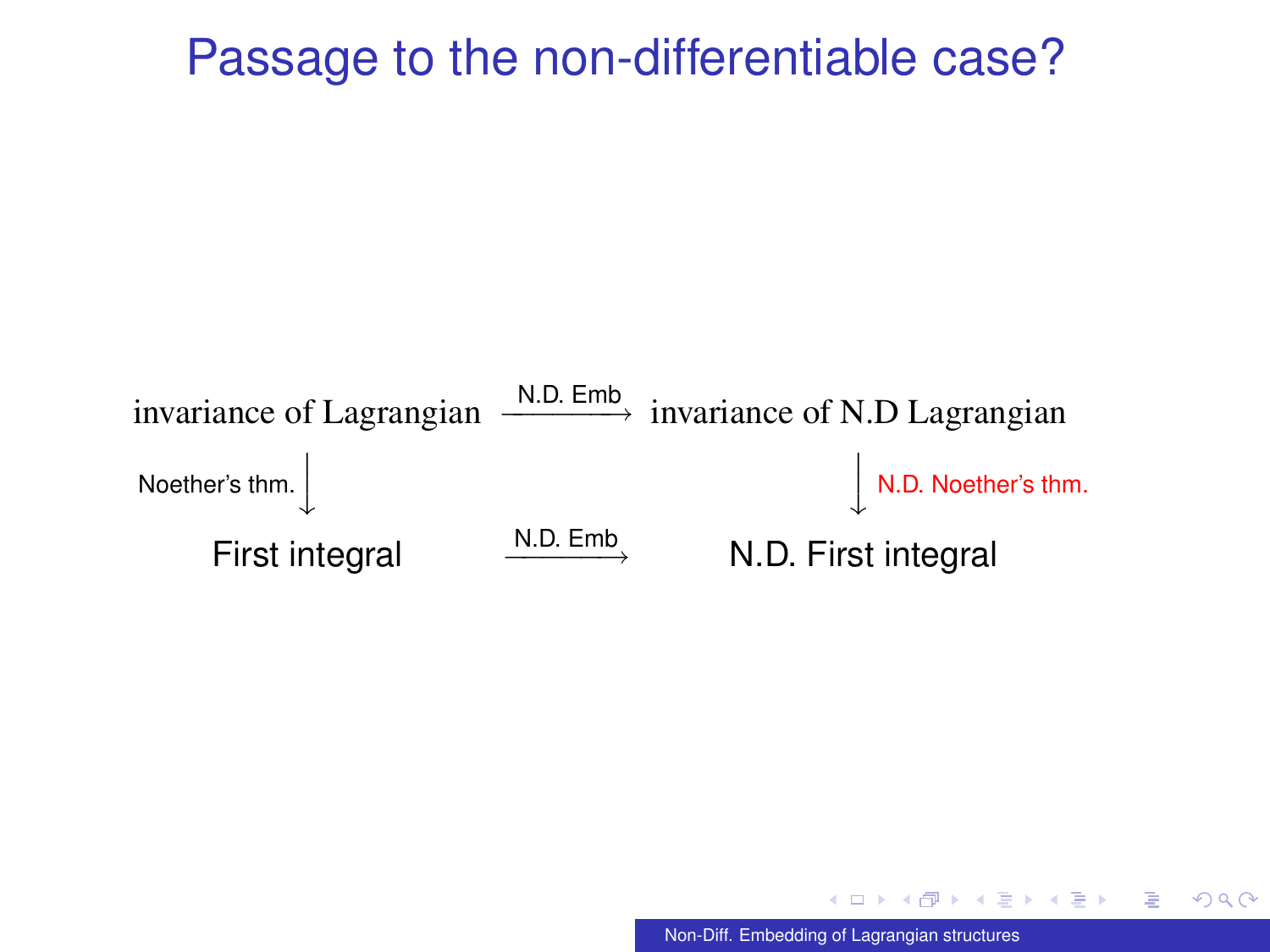# Non-differentiable Noether's theorem (1)

•  $\Box$ -invariance Let  $\Phi = {\phi_s}_{s \in \mathbb{R}}$  be a one parameter group of diffeomorphisms. An admissible Lagrangian  $L$  is said to be  $\Box$ -invariant under the action of  $\Phi$  if

$$
L(t, x(t), \frac{\Box x}{\Box t}(t)) = L(t, \phi_s(x(t)), \frac{\Box}{\Box t}(\phi_s(x(t))))
$$
,  $\forall s \in \mathbb{R}$ ,  $\forall t \in I$ .

for any solution  $x\in\mathcal{C}^1_\Box$  of the non-differentiable Euler-Lagrange equation (NDEL).

- Persistence of invariance?
- Sufficient condition:

Let  $\Phi = \{\phi_s\}_{s\in\mathbb{R}}$  be a one parameter group of diffeomorphisms, such that  $\phi_s: \mathbb{C}^d \to \mathbb{C}^d$  satisfies the  $\Box$ -commutation property:

<span id="page-29-0"></span>
$$
\frac{\Box}{\Box t}(\phi_s(x)) = \phi_s\left(\frac{\Box x}{\Box t}\right), \quad \forall s \in \mathbb{R}.\tag{7}
$$

If  $L$  is strongly invariant i.e:

 $L(t, x, v) = L(t, \phi_s(x), \phi_s(v)), \forall s \in \mathbb{R}, \forall t \in I, \forall x \in \mathbb{R}^d, \forall v \in \mathbb{R}^d.$ 

Then, L i[s](#page-30-0)  $\Box$ -invariant under the action of  $\Phi = {\{\phi_s\}_{s \in \mathbb{R}}}$  $\Phi = {\{\phi_s\}_{s \in \mathbb{R}}}$  $\Phi = {\{\phi_s\}_{s \in \mathbb{R}}}$  $\Phi = {\{\phi_s\}_{s \in \mathbb{R}}}$  $\Phi = {\{\phi_s\}_{s \in \mathbb{R}}}$  $\Phi = {\{\phi_s\}_{s \in \mathbb{R}}}$  $\Phi = {\{\phi_s\}_{s \in \mathbb{R}}}$ [.](#page-38-0)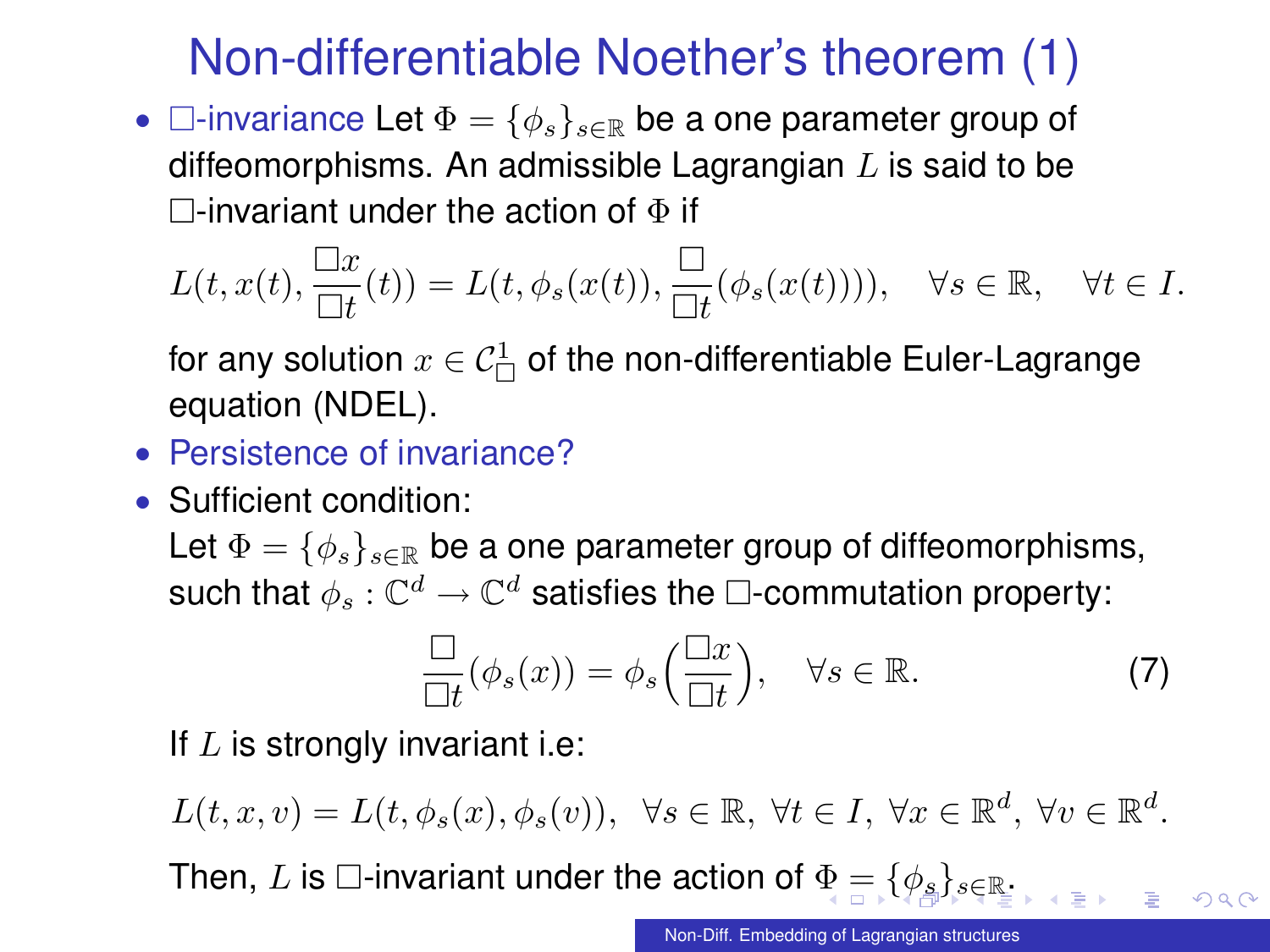# Non-differentiable Noether's theorem (2)

- Let  $\phi$  be a linear map, then  $\phi$  satisfies the property of -commutation.
- A generalized first integral associated to the non-differentiable Euler-Lagrange equation is a function  $J: \mathbb{R} \times \mathbb{R}^d \times \mathbb{C}^d \to \mathbb{C}$  such that for any solution  $x$  of (NDEL), we have

$$
\frac{\Box}{\Box t}\Big(J\big(t,x(t),\frac{\Box x(t)}{\Box t}\big)\Big)=0 \qquad \forall t\in\mathbb{R}.
$$

Non-differentiable Noether's theorem Let L be a Lagrangian of class  $\mathcal{C}^2 \ \Box$ -invariant under  $\Phi = \{\phi_s\}_{s \in \mathbb{R}}$ , a one parameter group of diffeomorphisms, such that  $\phi_s: \mathbb{C}^d \to \mathbb{C}^d,$  for any  $s \in \mathbb{R}.$  Then, the function

<span id="page-30-0"></span>
$$
J: (t, x, v) \mapsto \frac{\partial L}{\partial v}(t, x, v) \cdot \frac{d\phi_s(x)}{ds}|_{s=0}
$$
 (8)

is a generalized first integral of the non-differentiable Euler-Lagrange equation (NDEL) on  $H^\alpha(I,\mathbb{R}^d)$  with  $\frac{1}{2}<\alpha< 1.$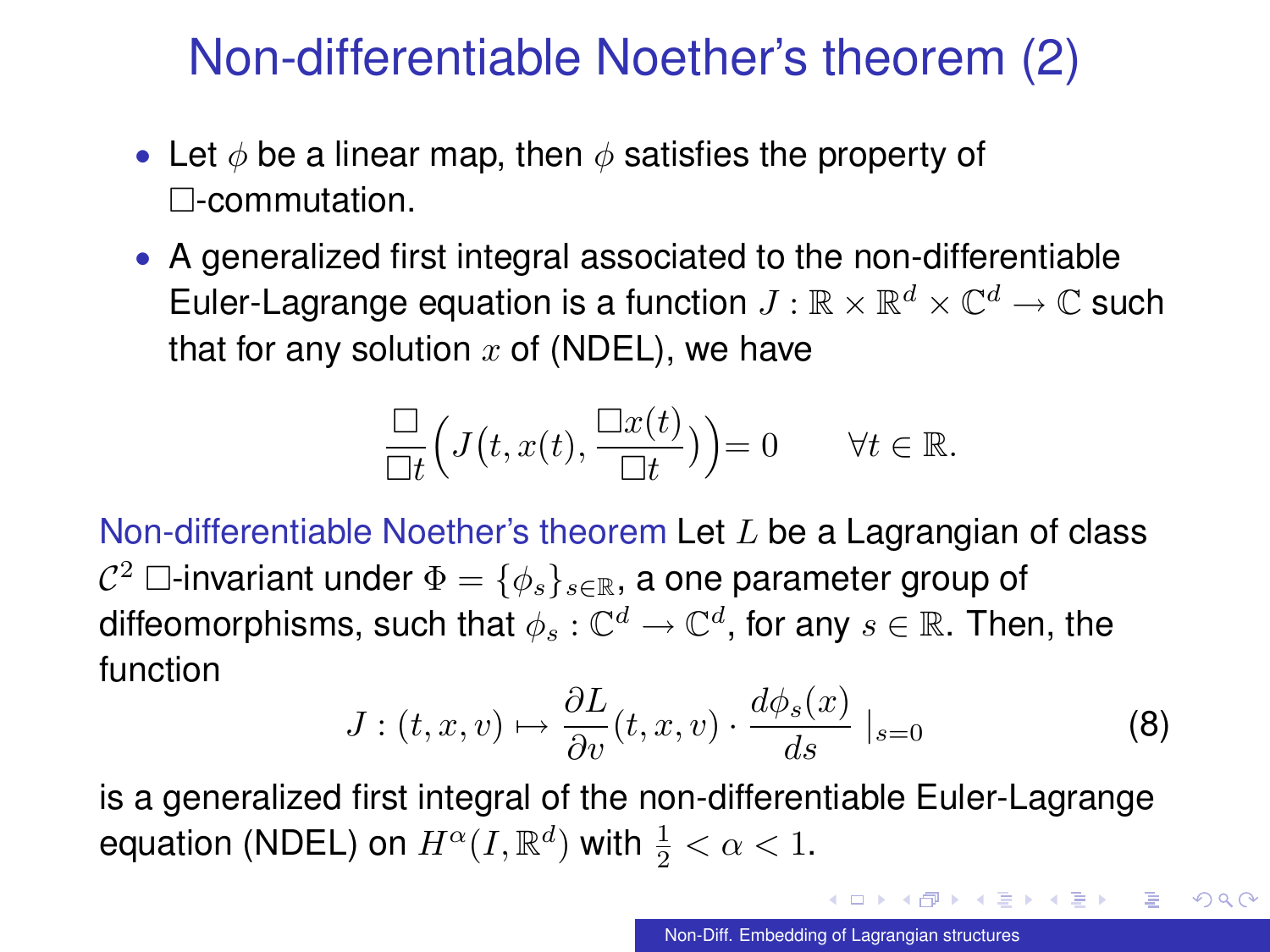# **Conclusion**

- The non-differential embedding preserves the Lagrangian structure
- Solutions of the Navier-Stokes seen as extremals of a non-differentiable Lagrangian
- Coherence for the Hamiltonian systems
- Persistence of the invariance of the Lagrangian under special conditions.
- Non-differentiable Noether theorem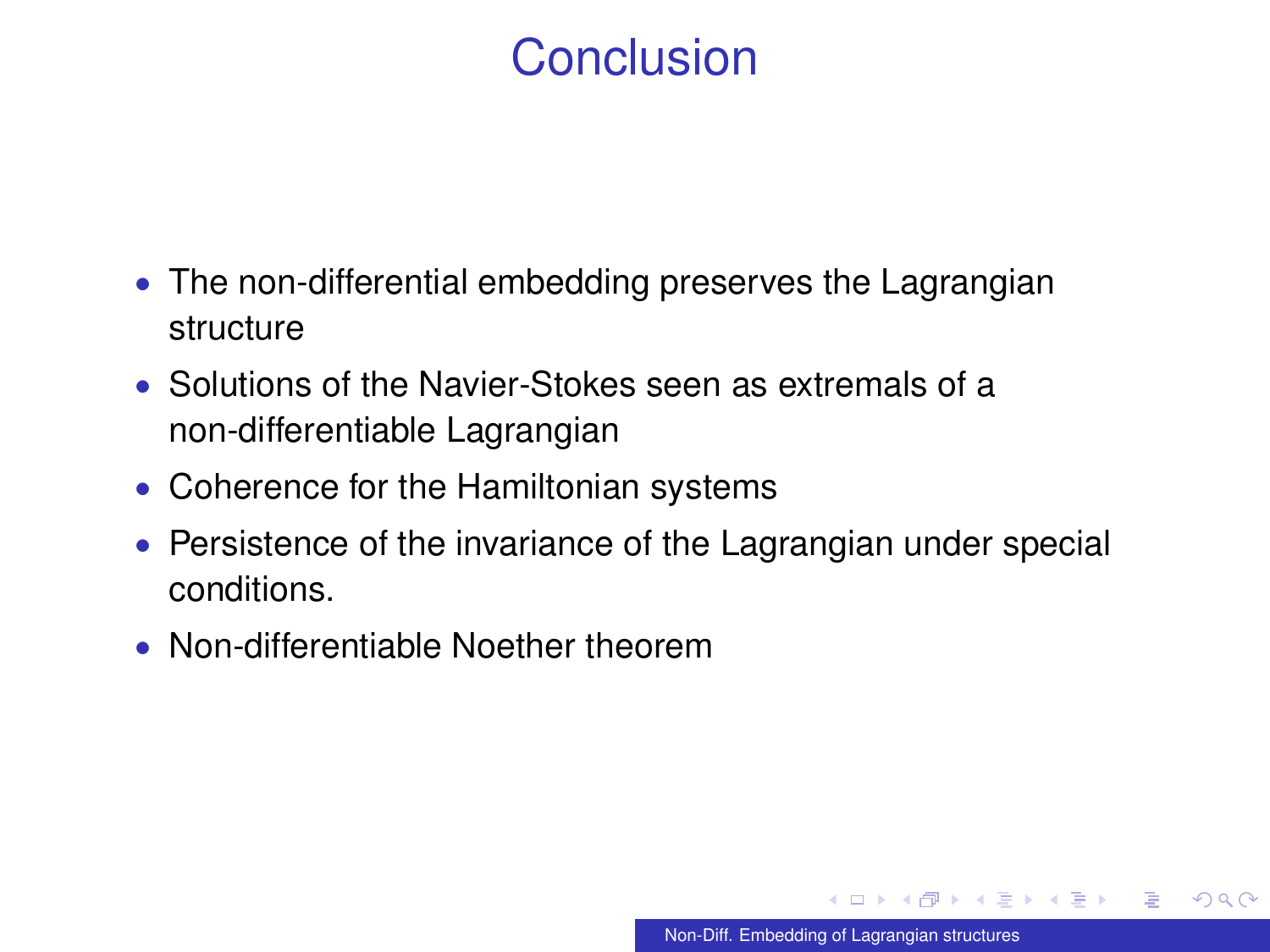### <span id="page-32-0"></span>Example of inverse-Hölder function: Tagaki-Knopp



▶ [Retour](#page-5-0)

[Non-Diff. Embedding of Lagrangian structures](#page-0-0)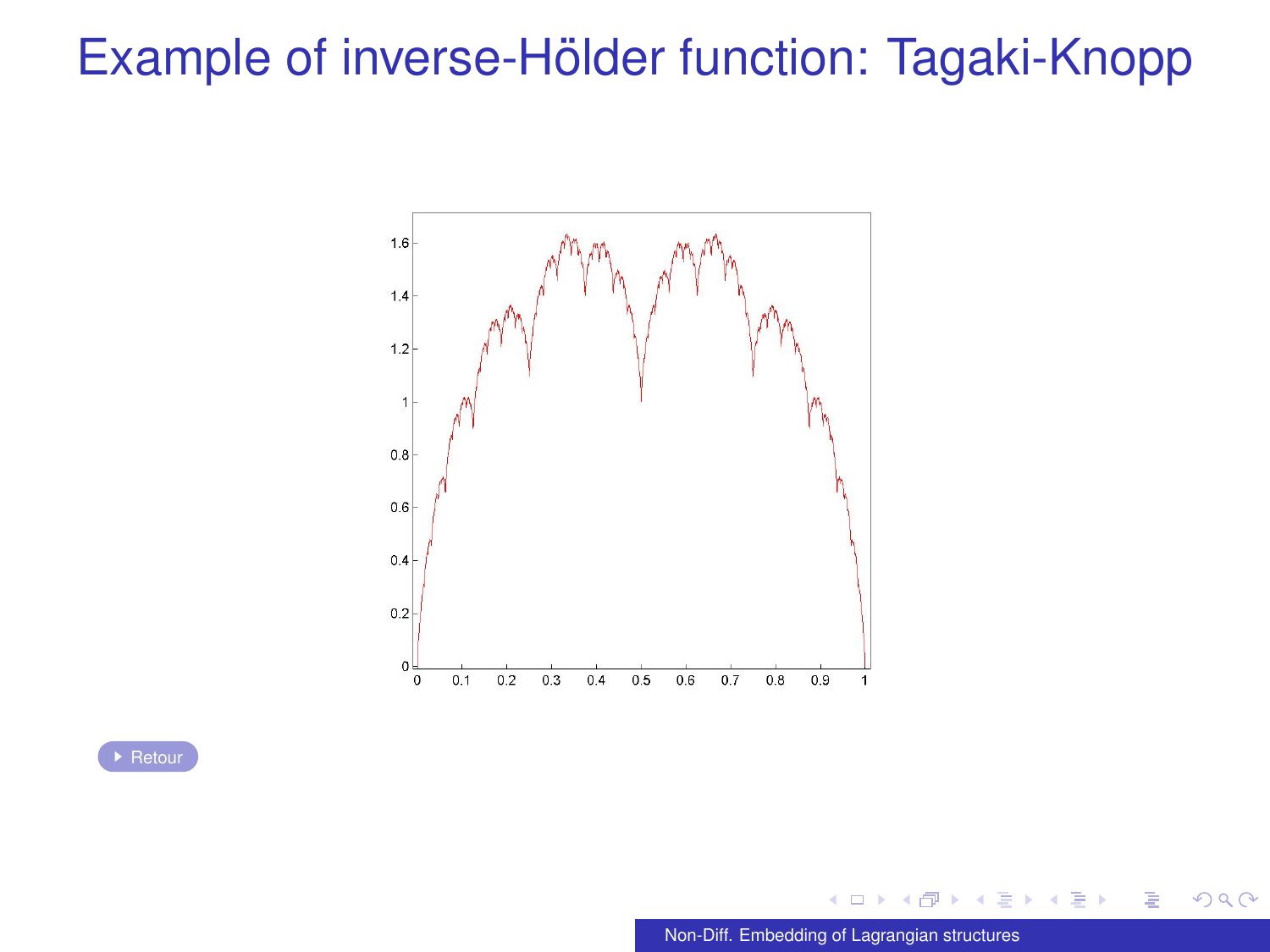### Example of smooth curve

<span id="page-33-0"></span>

[Retour](#page-1-0)

 $\leftarrow$ [Non-Diff. Embedding of Lagrangian structures](#page-0-0)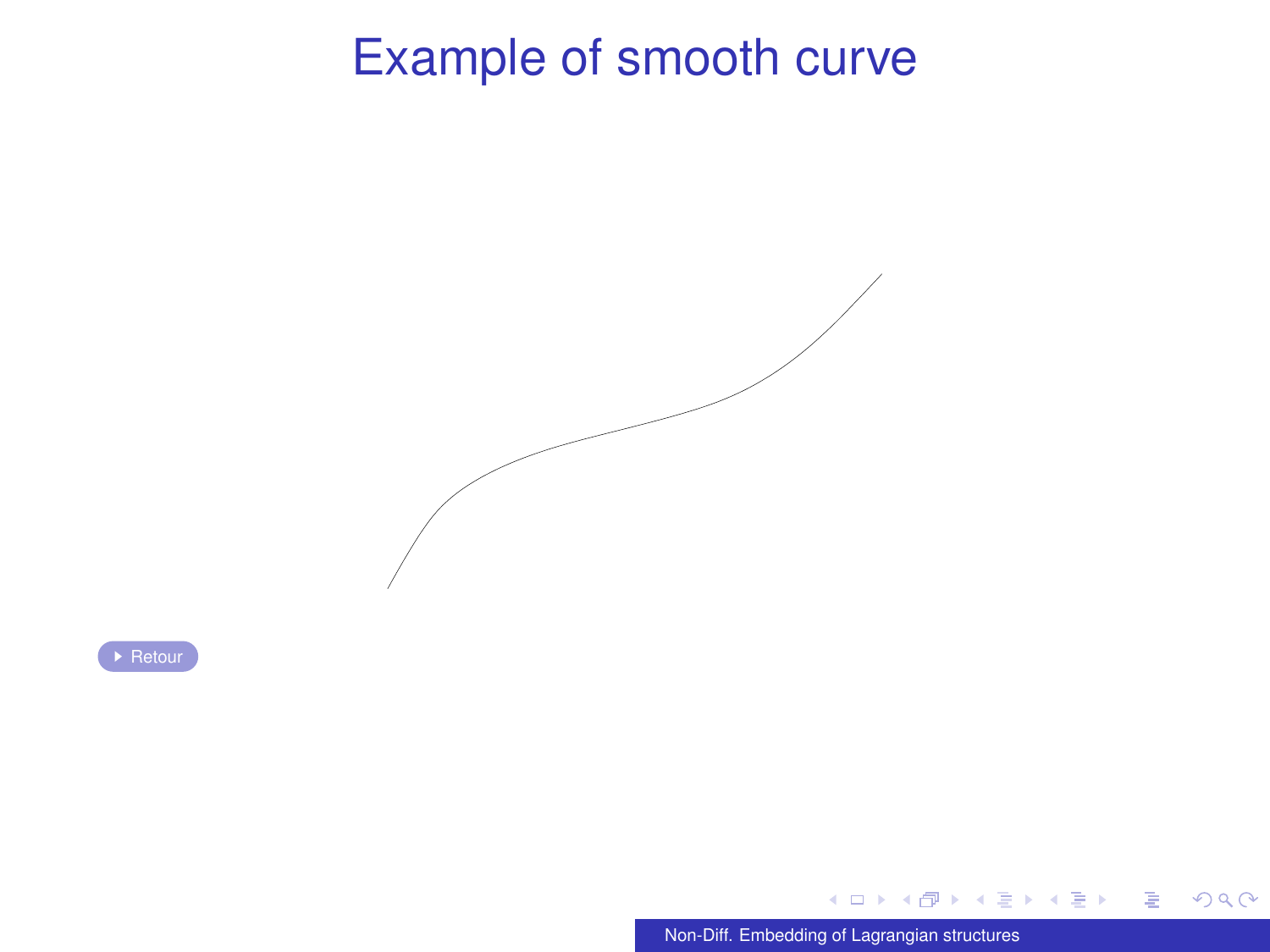### Example of non-smooth curve

<span id="page-34-0"></span>

[Non-Diff. Embedding of Lagrangian structures](#page-0-0)

**◆ ロ ▶ → 何** 

D.

化重新润滑

 $299$ 

ŧ

 $\rightarrow$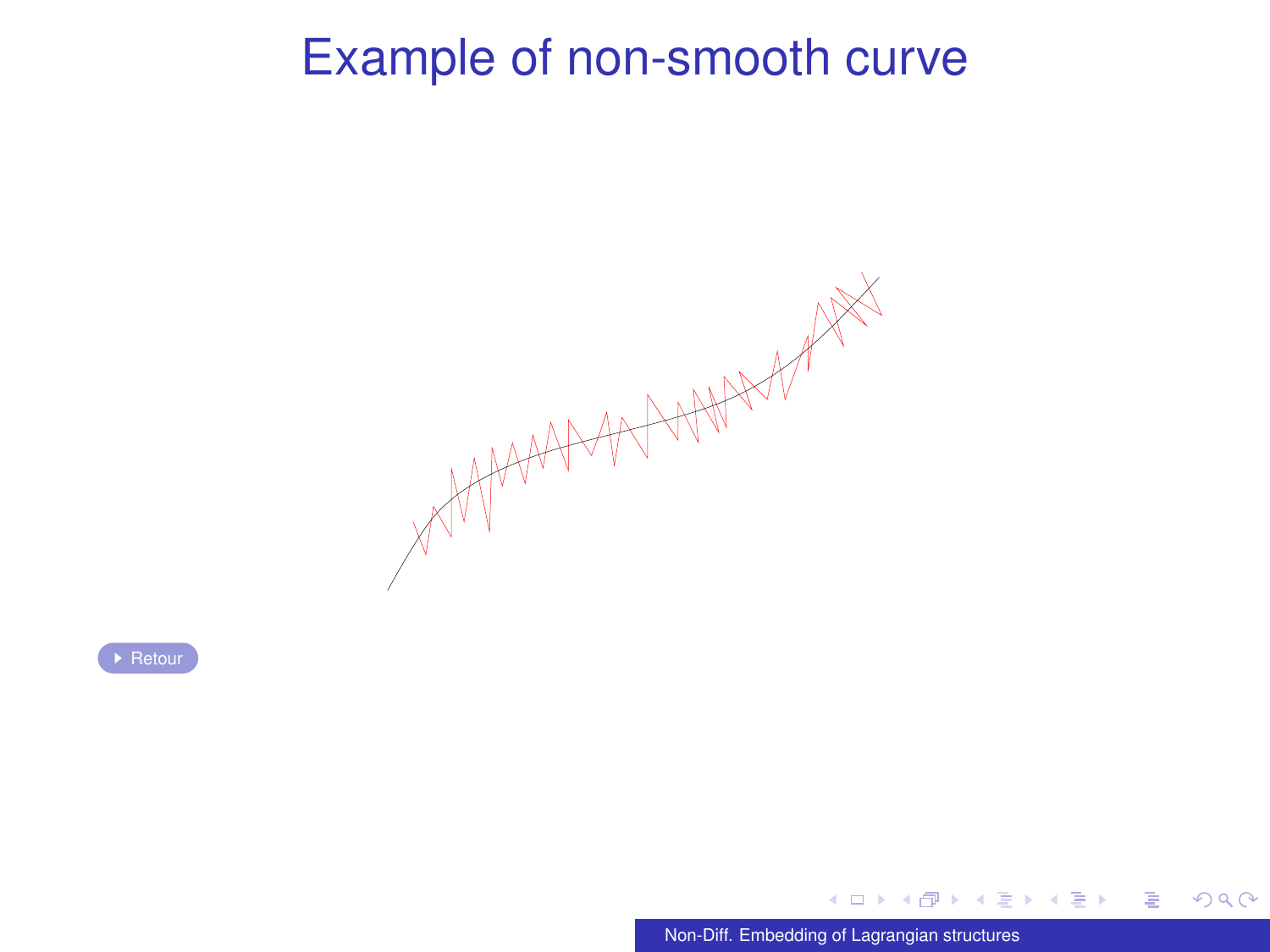#### <span id="page-35-0"></span>Lagrangian functional  $\mathcal L$ least-action principle  $\Big\vert$  $\downarrow$ Newton's equation

 $\leftarrow$ [Non-Diff. Embedding of Lagrangian structures](#page-0-0)

K 御 ⊁ K 君 ⊁ K 君 ⊁

 $299$ 

目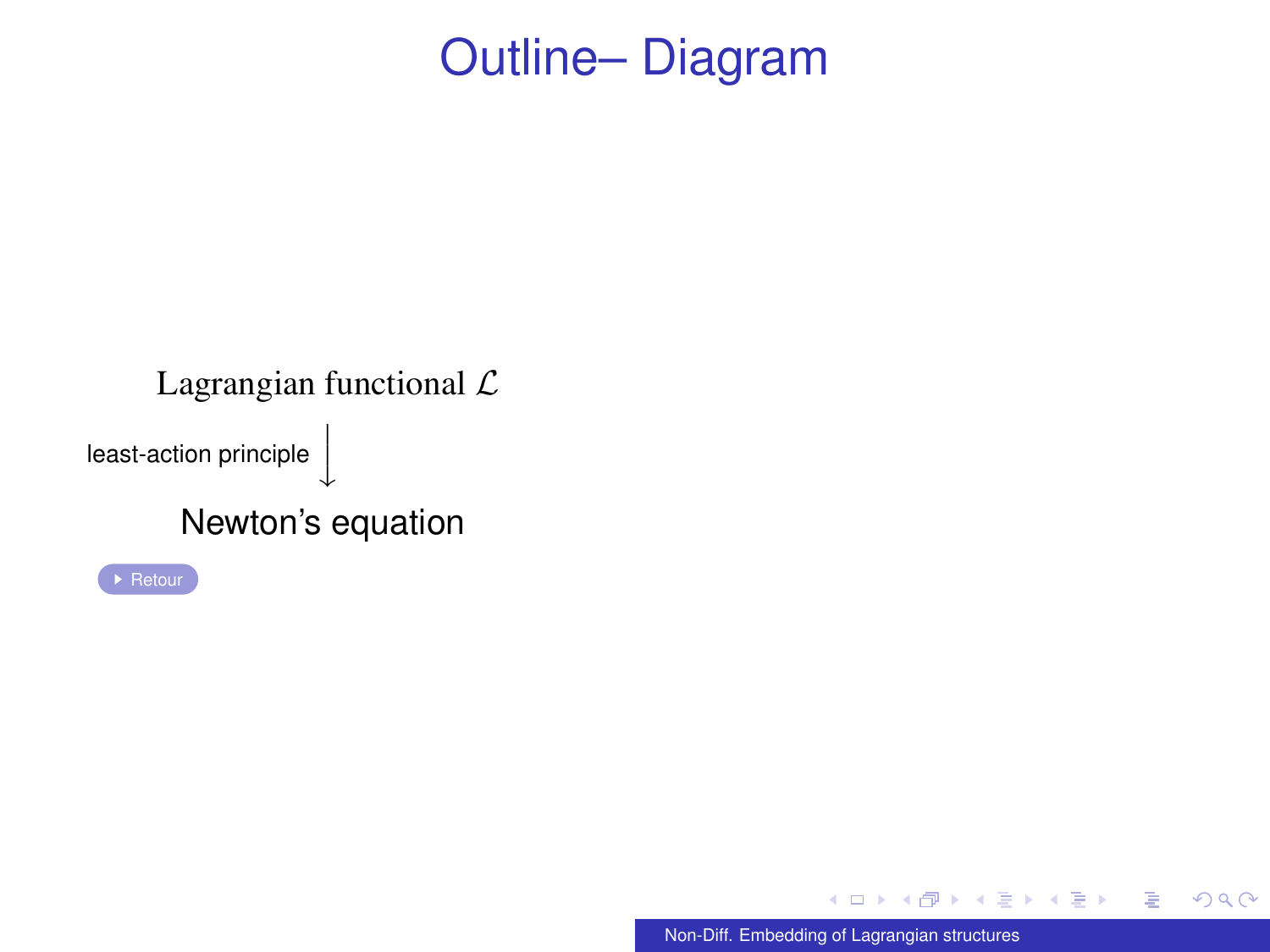



∍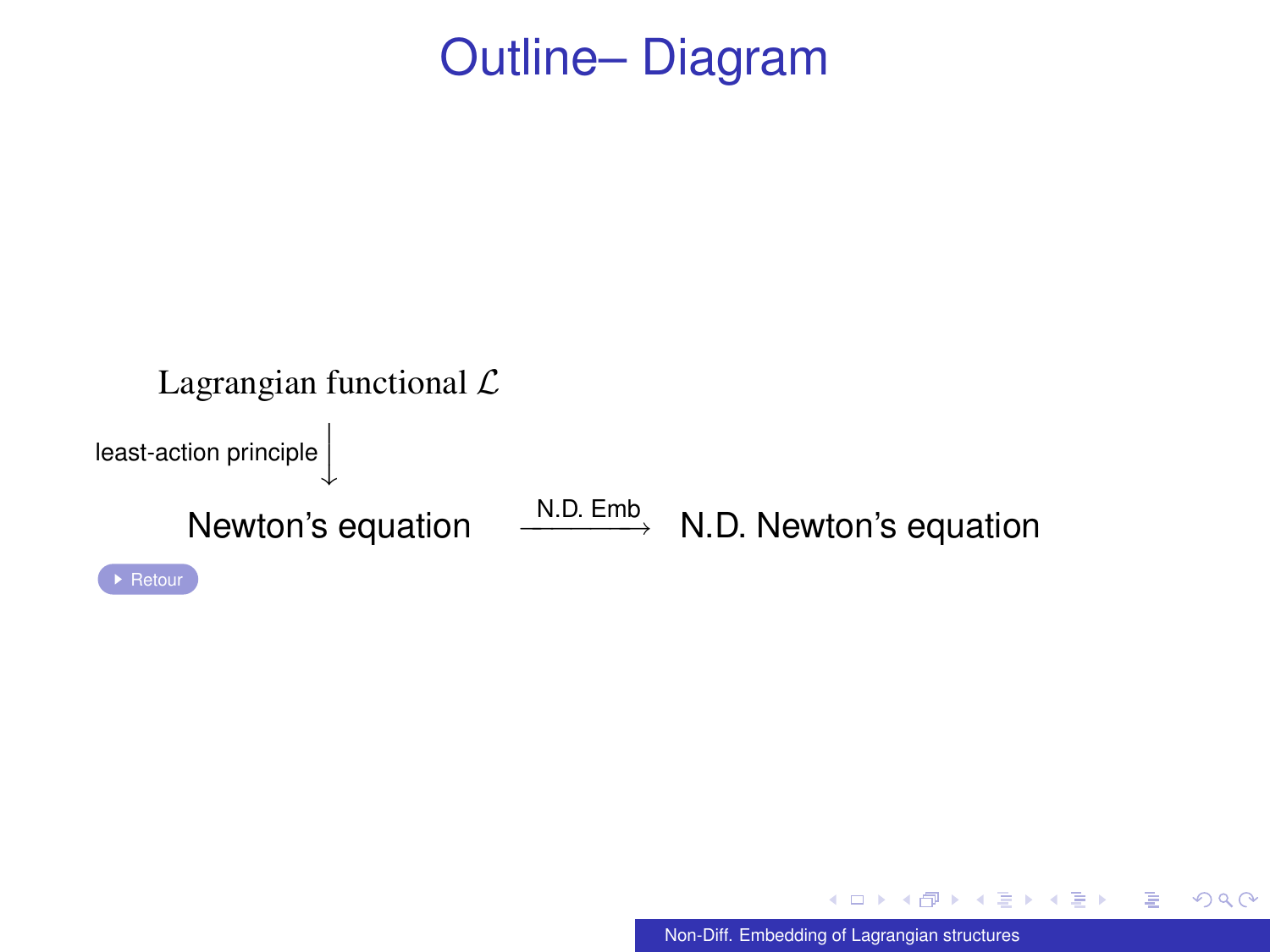